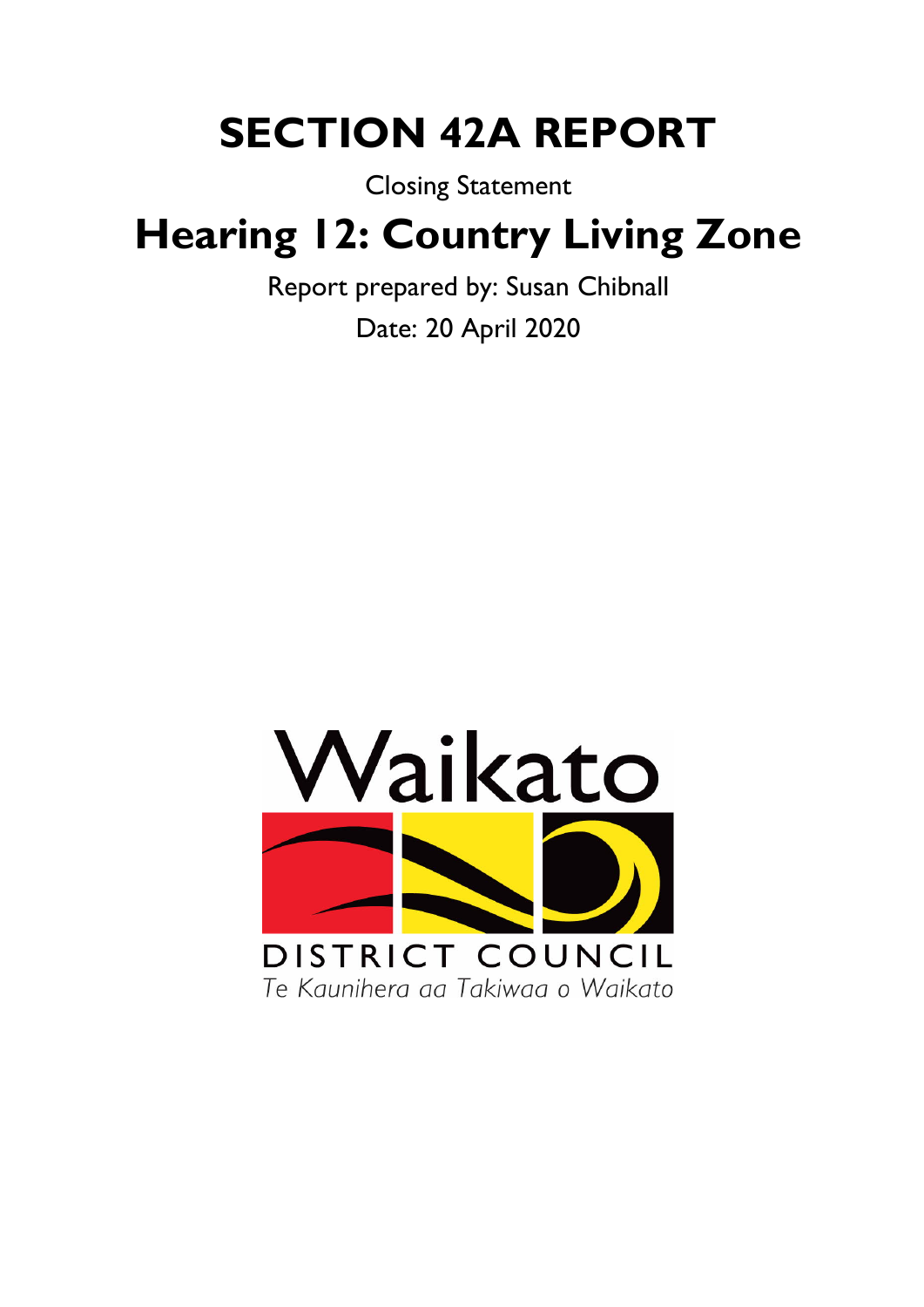# **TABLE OF CONTENTS**

| I            |     |                                                                                                |  |  |
|--------------|-----|------------------------------------------------------------------------------------------------|--|--|
| 2            |     |                                                                                                |  |  |
| 3            |     | Applicability of the Chapter 5 Rural Environment objectives and policies to the Country Living |  |  |
| 4            |     |                                                                                                |  |  |
|              | 4.1 |                                                                                                |  |  |
|              | 4.2 |                                                                                                |  |  |
|              | 4.3 |                                                                                                |  |  |
|              | 4.4 | Comparisons of the provisions managing activities affected by Hamilton Regional Airport        |  |  |
|              | 4.5 |                                                                                                |  |  |
| 5            |     |                                                                                                |  |  |
|              | 5.1 |                                                                                                |  |  |
|              | 5.2 |                                                                                                |  |  |
| 6            |     |                                                                                                |  |  |
| 7            |     |                                                                                                |  |  |
| 8            |     |                                                                                                |  |  |
| 9            |     |                                                                                                |  |  |
| 10           |     |                                                                                                |  |  |
| $\mathsf{H}$ |     |                                                                                                |  |  |
| 12           |     |                                                                                                |  |  |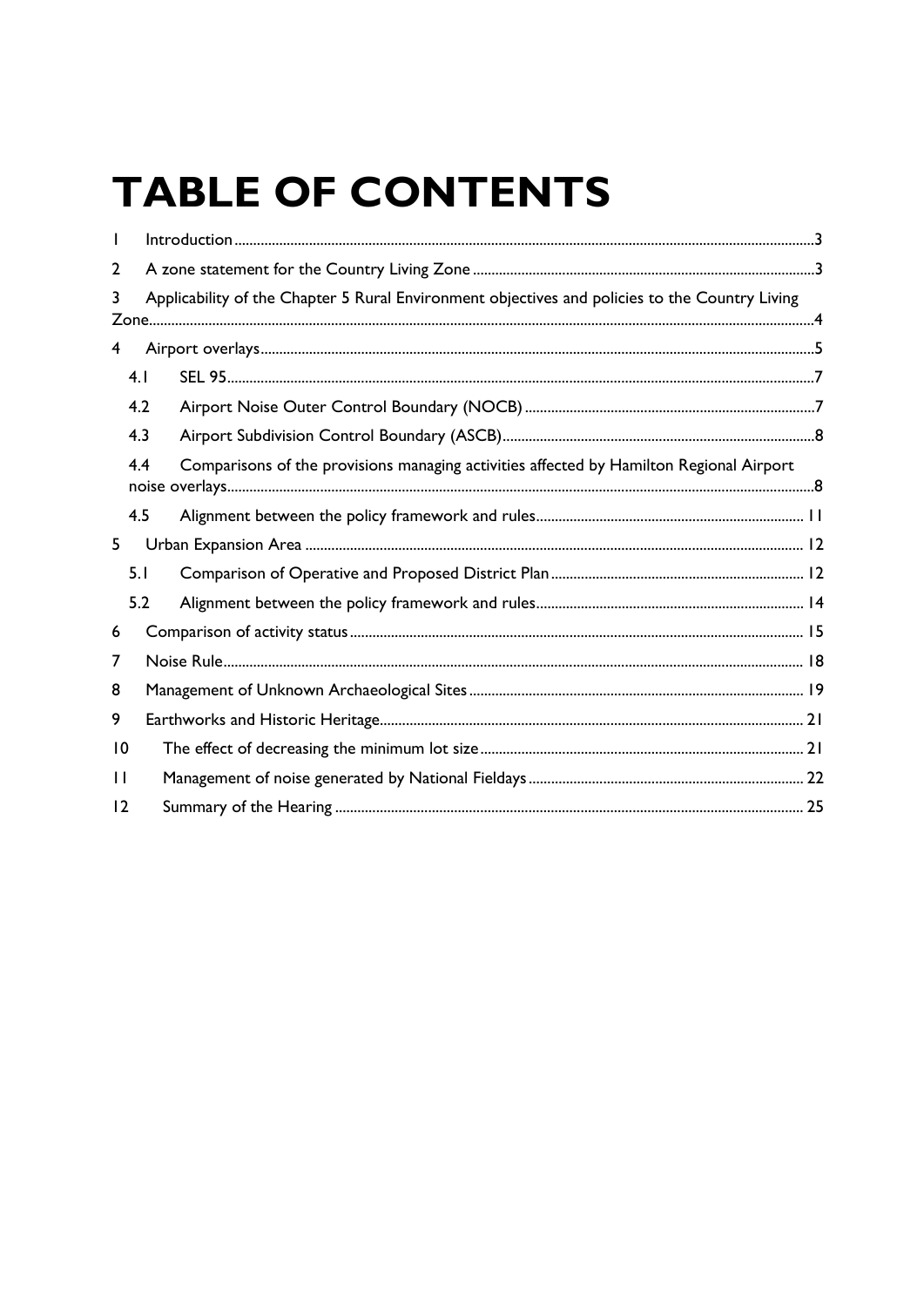### <span id="page-2-0"></span>**1 Introduction**

- 1. Arising out of the discussions and evidence presented during Hearing 12 Country Living Zone, this report addresses a variety of matters associated with the zone. These matters include the following:
	- a. To include a zone statement for Chapter 23 Country Living Zone that helps inform plan users what the Country Living Zone means.
	- b. Consider which Chapter 5 Rural Environment objectives and policies apply to the Country Living Zone
	- c. Provide an explanation of all the Airport overlays and where they are in the Country Living Zone.
	- d. A table of comparisons of the rules and their activity status in the Urban Expansion Area and the Regional Airport (including subdivision) between the Operative plan and the Proposed Plan.
	- e. Consider the language used in the policy framework for the Urban Expansion Areas and the Regional Airport when managing subdivision, and how this relates to the activity status of activities and subdivision in these overlays.
	- f. A table showing the differences of activity status between the Operative District Plan and the Proposed District Plan.
	- g. To check that the wording of the recommended Noise rule is appropriate.
	- h. Consider how the Plan manages accidental discoveries in relation to unknown archaeological sites.
	- i. Consideration of the objectives and policies in Chapters 2 and 7 relating to the submission from Heritage New Zealand Pouhere Taonga which sought to amend earthworks policy to address effects on heritage and cultural values.
	- j. Consider the potential effect on the Country Living Zone if the minimum lot size was decreased, focusing on the negative aspects.
	- k. Consider mechanisms for addressing the National Fieldays noise as raised in their submission and evidence.
- 2. I address each of these matters in turn.
- 3. I have also included a summary of the evidence presented at the hearing on 7 April 2020 in Section 12 of this report.

### <span id="page-2-1"></span>**2 A zone statement for the Country Living Zone**

4. During the hearing, the Hearings Panel explored the absence of a succinct description of what the Country Living Zone is and what the provisions do. I agree that an introductory statement at the beginning of the chapter zone would be useful. I agree that it would be beneficial for a plan user if the Proposed Plan contained a brief explanation of the intent of the zone and what is generally expected to occur in the zone. The Operative District Plan had taken this approach and included at the beginning of each zone chapter a short introductory explanation of the zone. I recommend including the following introductory statement for Chapter 23 Country Living Zone. I have based this on the description contained in the National Planning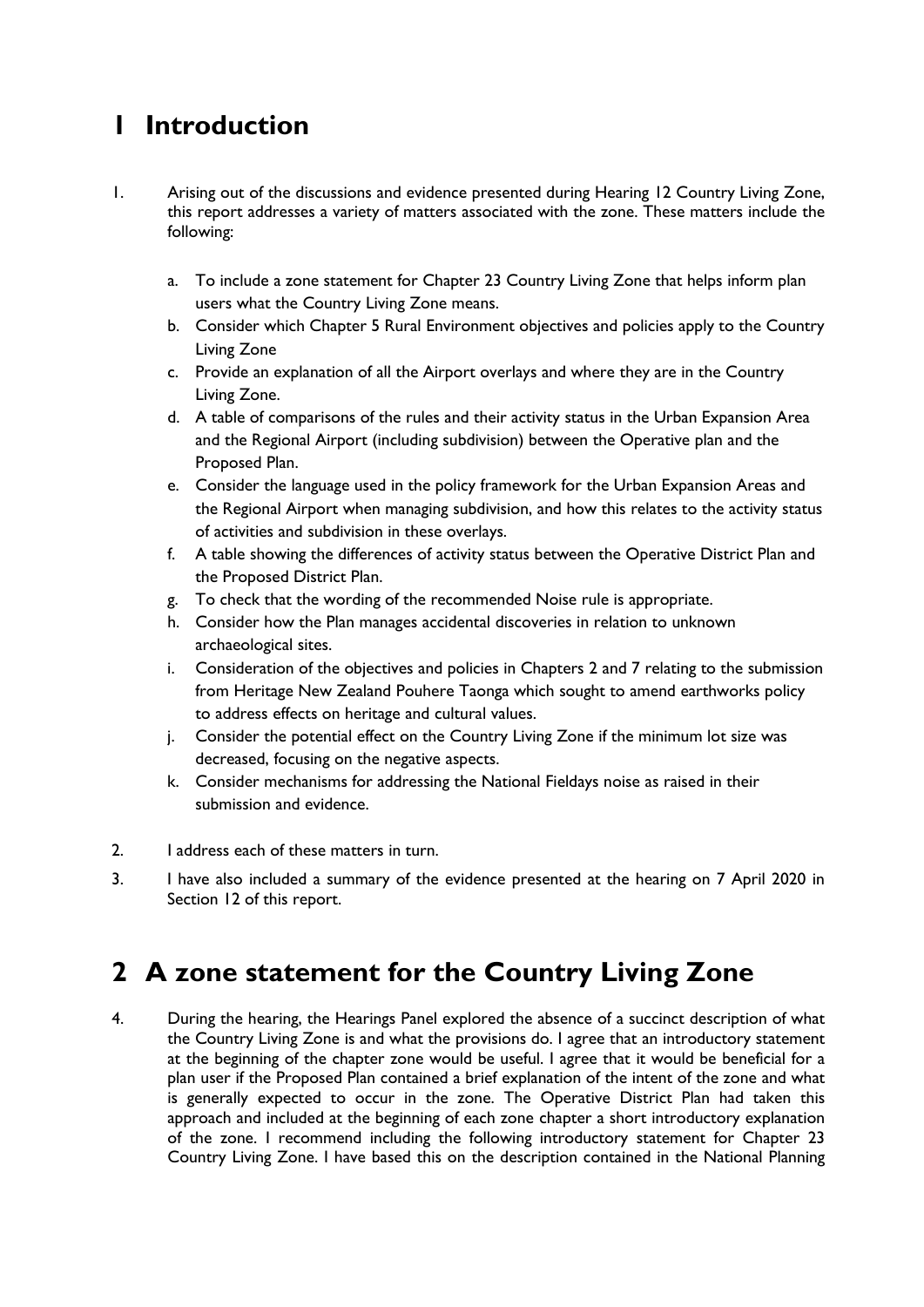Standards for the Rural Lifestyle Zone (which I consider is the most appropriate equivalent to the Country Living Zone):

The Rural Lifestyle Zone applies to areas used predominantly for a residential lifestyle within a rural environment on lots smaller than those of the Rural Zone. The zone can accommodate small scale primary production. The establishment of non-residential activities is limited, where the establishment of commercial or industrial activities are to have a functional need and are at a scale appropriate for the zone. The character is more aligned with the rural environment than the urban environment, with larger setbacks, larger distances between buildings, an absence of urban roading features such as kerb and channel and large open sites. Rules seek to manage activities so that any adverse effects do not detract from the amenity values expected in the zone. The sites are generally self-sufficient in terms of water supply, wastewater and stormwater.

### <span id="page-3-0"></span>**3 Applicability of the Chapter 5 Rural Environment objectives and policies to the Country Living Zone**

- 5. The Hearings Panel questioned the applicability of the objectives and policies in Chapter 5: Rural Environment to the Country Living Zone. I have reviewed Chapter 5 and I agree that it is not entirely clear which suite of objectives and policies do apply to the Country Living Zone. The complexity of Chapter 5 Rural Environment is that it contains objectives and policies which pertain to both the Rural Zone and the Country Living Zone.
- 6. The purpose of the Country Living Zone is to provide a low density residential development in rural areas, and therefore it is appropriate that the Country Living Zone is addressed in the Rural Environment Chapter (although I note that the restructuring of the notified Proposed District Plan into the National Planning Standards format will somewhat resolve this issue). Further to this, the minimum lot size of 5000m<sup>2</sup> indicates a more rural and open character. However, I believe that not all of the objectives and policies in Chapter 5 Rural Environment are intended to apply to the Country Living Zone and that the Country Living Zone is a subset under the rural environment. There are some objectives and policies in Chapter 5 Rural Environment which do clearly apply to both the Rural Zone and the Country Living Zone. The objective and policies for Hamilton's Urban Expansion Area (UEA) is an example of this, where the Urban Expansion Area overlay applies to both the Rural Zone and the Country Living Zone.
- 7. The role of Objective 5.1.1 The Rural Environment is clarified through the words which precede it:

*Objective 5.1.1 is the strategic objective for the rural environment and has primacy over all other objectives in Chapter 5.*

8. This indicates that Objective 5.5.1 - The rural environment is intended to be a strategic objective that applies to both the Rural Zone and the Country Living Zone. I consider that the objectives and policies from 5.2 through to 5.4 are specific to the Rural Zone and that the Country Living Zone objective and policies are a subset of the rural environment with their own specific suite of provisions (being 5.6.1-19). All of the objectives and policies within the Proposed District Plan have been identified and allocated to various hearings. In Chapter 5 Rural Environment, the objectives and policies from 5.2 through to 5.4 have been allocated to the Rural Zone hearing which reflects the intent for 5.2-5.4 to apply only to the Rural Zone.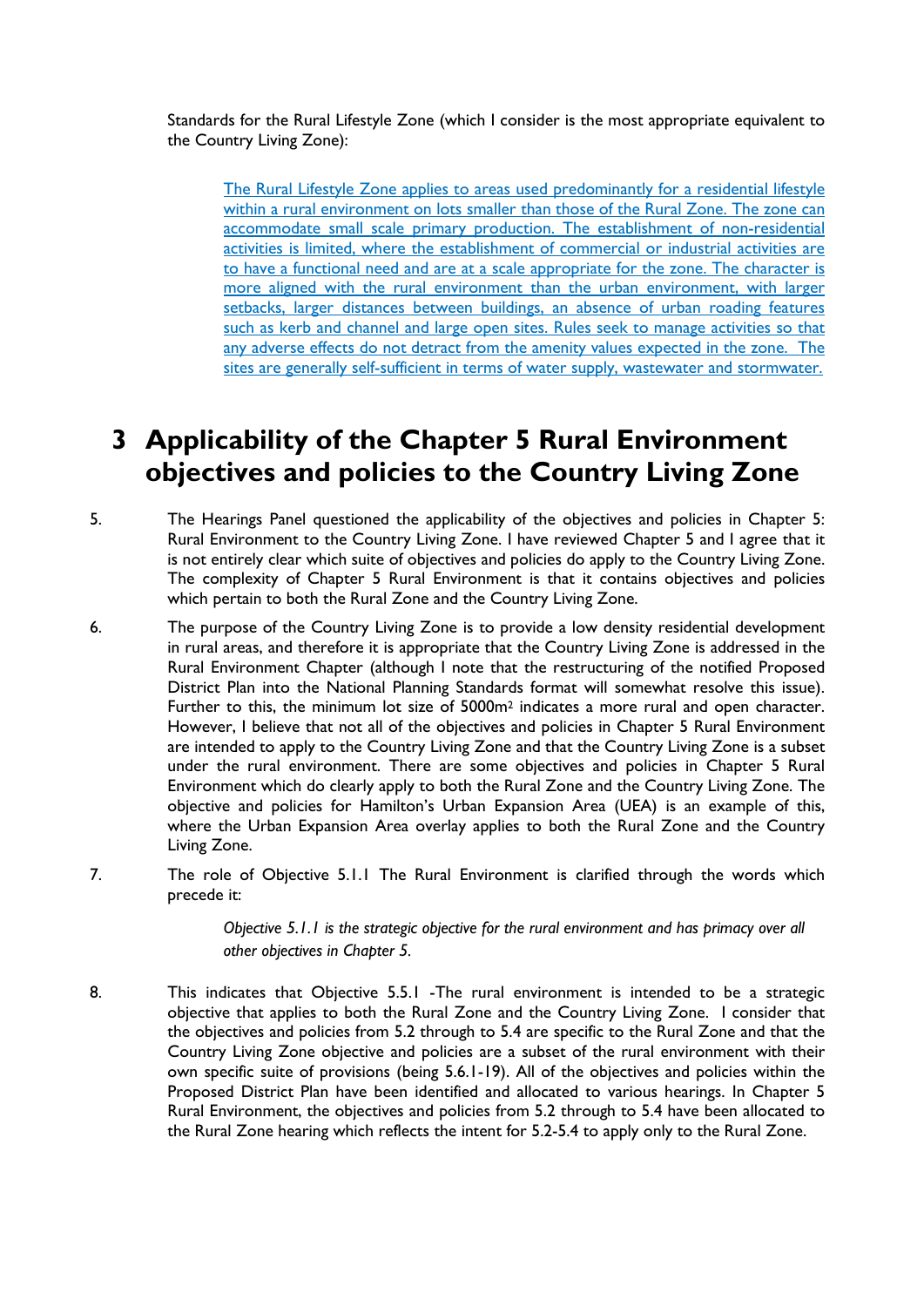- 9. The only outlier to this is the objective and policies in Section 5.5 Hamilton Urban Expansion Area which apply to both the Rural Zone and the Country Living Zone as the this overlay is located in both of these zones.
- 10. I am aware that this issue will be addressed though the restructuring into the National Planning Standards where the objectives and policies will be incorporated into each zone chapter. This would provide a clear direction for the Country Living Zone (to be renamed the Rural Lifestyle Zone) and provide clarity for the plan user.

### <span id="page-4-0"></span>**4 Airport overlays**

- 11. The Hearings Panel requested further clarification on the differences between the SEL 95, the Noise Outer Control Boundary (NOCB) and the Airport Subdivision Control Boundary (ASCB) overlays. These overlays apply to a number of properties in Tamahere within the Country Living Zone (and the Rural Zone) and affect the level of subdivision that can occur and the level of acoustic treatment required for noise sensitive activities (i.e. residential activities, retirement villages etc). The following information outlines the geographical extent of each of these overlays and clarifies how each area is currently provided for in the Operative Waikato District Plan (ODP) versus that provided for in the notified version of the PDP.
- 12. Each of these different overlays are displayed on the Planning Maps below.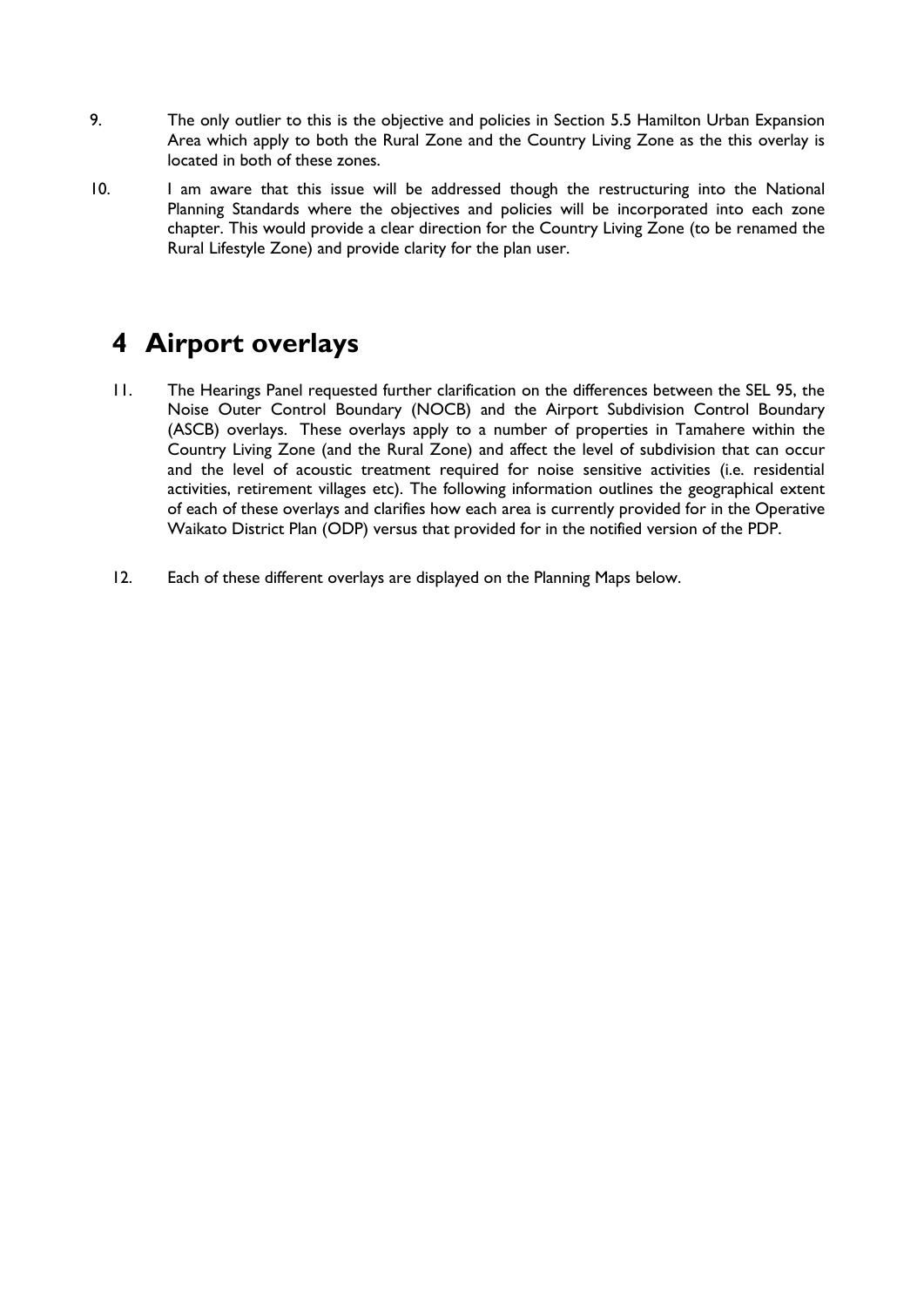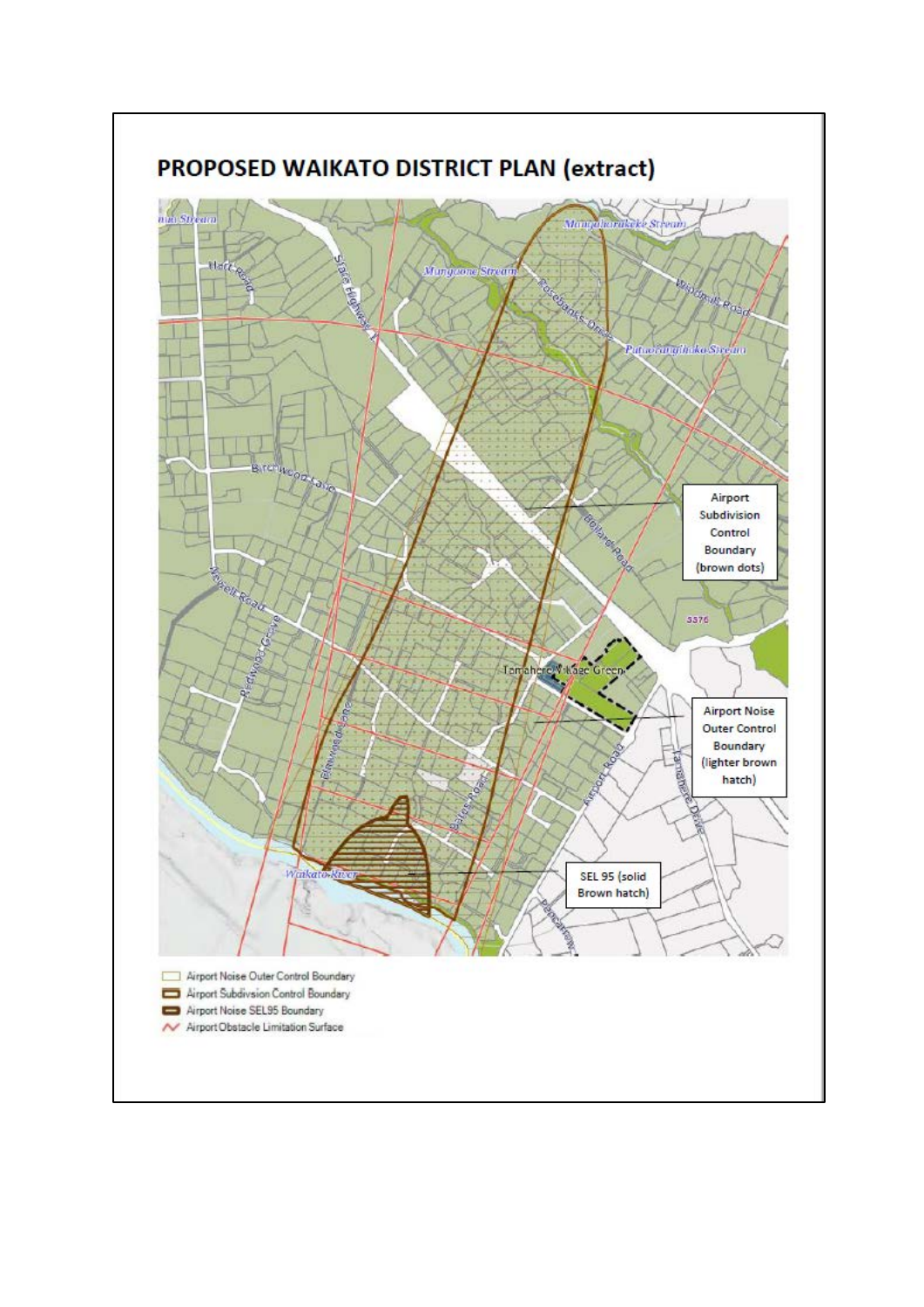### <span id="page-6-0"></span>**4.1 SEL 95**

- 13. The SEL 95 was introduced as part of Variation 14 to the currently operative ODP as part of the runway extension process in 2010.
- 14. The SEL is a Sound Exposure Level. The SEL 95 boundary relates to an area of land potentially subjected to higher noise levels, than the remainder of Tamahere, due to its location/proximity to the Airport runway/approach. The SEL is based on Ldn noise contours that have been modelled for the Airport as part of the runway extension designation process.
- 15. There are no land-use rules which specifically reference SEL 95 in the Country Living Zone, however Rule 23.3.7.4 Building – Airport Noise Outer Control Boundary relates to construction, addition to, or alteration of a building containing a noise sensitive activity within the Airport Noise Outer Control Boundary. The Airport Noise Outer Control Boundary includes SEL 95 and thus buildings in SEL 95 will be captured by this broader rule. Rule 23.3.7.4 requires compliance with the internal design sound levels in Appendix 1 (Acoustic Insulation). The rules for noise sensitive activities within the SEL are set out in more detail in Appendix 1 – Section 2. This section sets out that within the SEL 95 noise sensitive activities shall be designed with suitable acoustic insulation requirements to ensure that the internal noise levels will not exceed an SEL of 65dBA within sleeping areas. This requirement is a carryover from the ODP. In some instances, this means that internal noise levels can only be met with doors and windows closed and alternative ventilation provided.
- 16. Appendix 1 Section 2 also have a section about consent notices that must be imposed on titles within the SEL 95 (and the NOCB) and set out the Noise Mitigation Programme that Waikato Regional Airport shall make in terms of its wide-bodied jet operations. In the ODP the same provisions apply. I note that in the ODP the Noise Mitigation Programme has a link back to a Rule (Rule 27.61B). This rule/cross-reference has not been carried over in the PDP.
- 17. Subdivision in the SEL 95 is controlled by Rule 23.4.2. This rule set out the subdivision requirements that apply to both the ASCB and within the SEL 95 boundary. This is the 1.1ha averaging requirement rule.

### <span id="page-6-1"></span>**4.2 Airport Noise Outer Control Boundary (NOCB)**

- 18. The NOCB is an overlay that is slightly wider than the ASCB (as shown on the planning maps) and is based on modelled noise contours of Ldn 55dB.
- 19. Within the NOCB there are rules applicable for the construction, or addition or alternations to building containing a noise sensitive activity (Rule 23.3.7.4 – Country Living Zone). These provisions link back to the requirements set out in Appendix 1 and require internal sound levels for habitable rooms to be Ldn 40dBA.
- 20. These provisions are intended to manage the effect that airport noise may have on noise sensitive activities and reduce the potential for constraints on airport development and activities.
- 21. The NOCB was made slightly larger in Variation 14 to that shown in the ODP and notified PDP.
- 22. There are no subdivision controls for properties within the NOCB that are also not within the ASCB.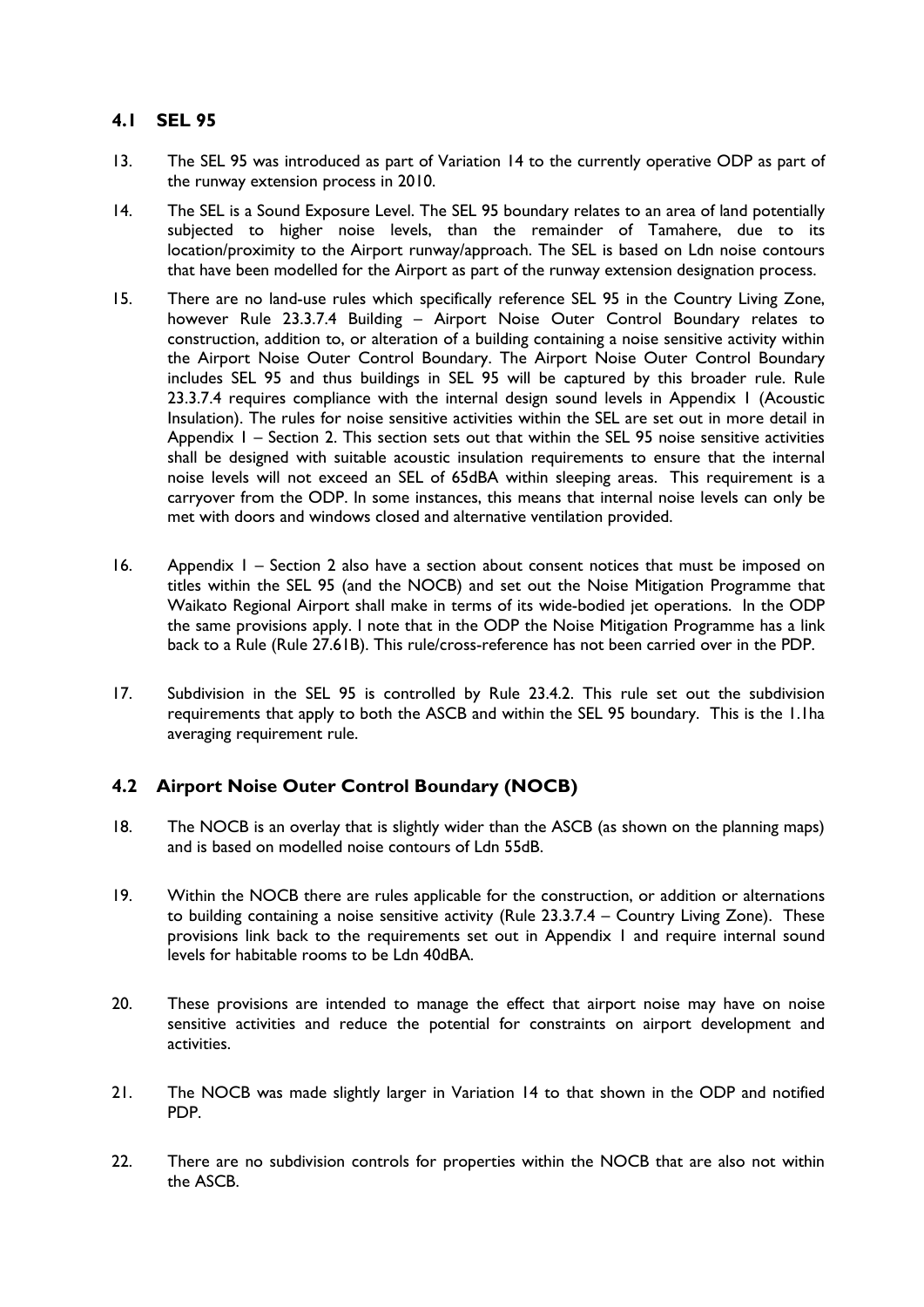### <span id="page-7-0"></span>**4.3 Airport Subdivision Control Boundary (ASCB)**

- 23. The ASCB is also an overlay. The key purpose of the ASCB is to control the scale of subdivision. The ASCB accordingly directly links to Rule 23.4.2 in the PDP whereby it has tighter subdivision controls than other properties within the Country Living Zone that are not subject to the ASCB. As all properties within the ASCB are also within the NOCB or the SEL95, the internal insulation requirements also apply to those properties.
- 24. The ASCB is different to the NOCB because a decision was made in Variation 14 that the ASCB should not be made larger to reflect the varied NOCB, because of the implications that this will have on subdivision of those properties.
- 25. I accept that there is a considerable level of alignment between the three overlays, and the only real difference is in the internal acoustic requirements in Appendix 1.

### <span id="page-7-1"></span>**4.4 Comparisons of the provisions managing activities affected by Hamilton Regional Airport noise overlays**

26. The purpose of this section is to compare the activities and the corresponding activity status between the Country Living Zone in the Operative District Plan (Waikato Section) and the Country Living Zone in the Proposed Waikato District Plan in respect of the Hamilton Regional Airport. I have shown my recommended amendments as they appear in my Section 42A rebuttal evidence (dated 1 April 2020) as underlined or struckthrough.

| <b>Hamilton</b><br><b>Airport Noise</b><br><b>Outer Control</b><br><b>Boundary</b> | <b>Operative District Plan</b><br>(Waikato Section)                                                                                                                                                                                                                                                                                                                            | <b>Proposed District Plan</b>                                                                                                                                                                                                                                                                                                                            |
|------------------------------------------------------------------------------------|--------------------------------------------------------------------------------------------------------------------------------------------------------------------------------------------------------------------------------------------------------------------------------------------------------------------------------------------------------------------------------|----------------------------------------------------------------------------------------------------------------------------------------------------------------------------------------------------------------------------------------------------------------------------------------------------------------------------------------------------------|
| <b>Objectives</b>                                                                  | Objective 6.8.1<br>Investments in strategic nationally<br>and regionally important utilities, and<br>industrial and research sites are<br>protected.<br>Objective 13.2.6<br>Amenity values of localities are<br>maintained and enhanced.                                                                                                                                       | 6.1.6 Objective - Reverse<br>sensitivity<br>Infrastructure is protected from<br>reverse sensitivity effects, and<br>infrastructure (including the National<br>Grid) is not compromised.                                                                                                                                                                  |
| <b>Policies</b>                                                                    | <b>Policy 6.8.2</b><br>Strategic nationally and regionally<br>important utilities, and industrial and<br>research sites must be recognised<br>for the important benefits they<br>contribute to the community,<br>including any potential sites as shown<br>on the planning maps.<br><b>Policy 6.8.3</b><br>Subdivision, use and development<br>must not compromise the ongoing | 6.1.7 Policy - Reverse sensitivity and<br>infrastructure<br>Avoid reverse sensitivity effects on<br>infrastructure from subdivision, use<br>and development as far as reasonably<br>practicable, so that the ongoing and<br>efficient operation of infrastructure<br>is not compromised.<br>5.6.16 Policy - Noise<br>(a) The adverse effects of noise on |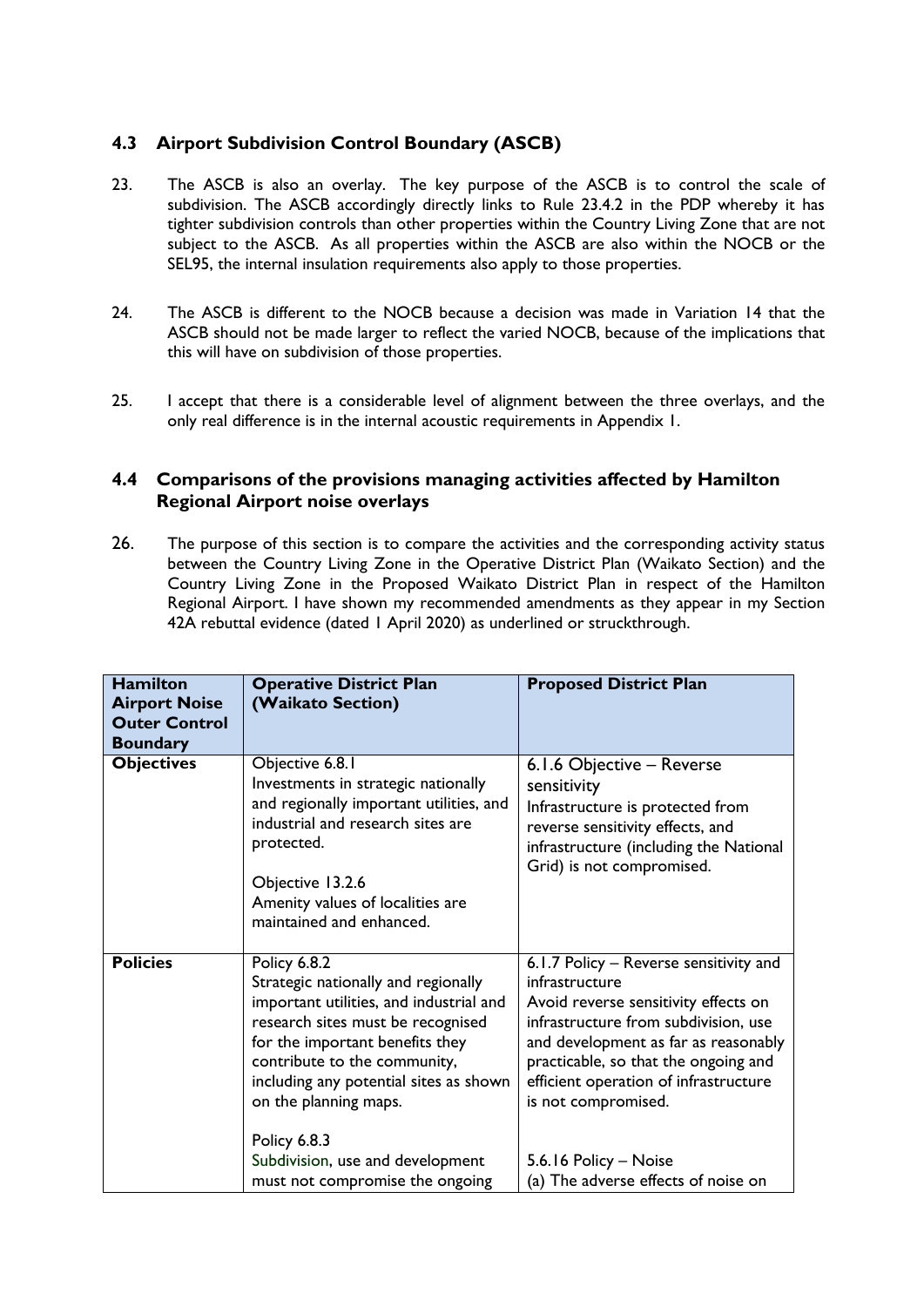|                       | and efficient operation of strategic<br>nationally and regionally important  | the character and amenity of the<br><b>Country Living Rural Lifestyle Zone</b> |
|-----------------------|------------------------------------------------------------------------------|--------------------------------------------------------------------------------|
|                       | infrastructure including power                                               | are minimised by:                                                              |
|                       | stations, energy corridors electricity                                       | (i) Ensuring that the maximum sound                                            |
|                       | transmission lines, gas lines, landfills,                                    | levels are compatible with the                                                 |
|                       | air and land transport networks, and                                         | surrounding land uses;                                                         |
|                       | facilities integral to the agriculture                                       | (ii) Limiting the timing and duration                                          |
|                       | sector (Te Rapa Dairy Factory,                                               | of noise-generating activities,                                                |
|                       | Horotiu meat processing plant, and                                           | including construction and                                                     |
|                       | agricultural research centres).                                              | demolition activities;                                                         |
|                       |                                                                              | (iii) Maintaining appropriate setback                                          |
|                       | <b>Policy 6.8.4</b>                                                          | distances between high noise                                                   |
|                       | Energy producing resources and                                               | environments and noise-sensitive                                               |
|                       | infrastructure (including the Waikato                                        | activities land uses;                                                          |
|                       | coalfields and Huntly Power Station),                                        | (iv) Managing the location of noise-                                           |
|                       | and facilities integral to the                                               | sensitive activities land uses,                                                |
|                       | agricultural sector (Te Rapa dairy                                           | particularly in relation to lawfully-                                          |
|                       | factory, Horotiu meat processing                                             | established high noise-generating                                              |
|                       | plant and agricultural research                                              | activities;                                                                    |
|                       | centres and Waikato Innovation                                               | (v) Requiring acoustic insulation                                              |
|                       | Park) must retain their opportunities                                        | where noise-sensitive activities are                                           |
|                       | for continued use, intensification and                                       | located within high noise                                                      |
|                       | expansion.                                                                   | environments                                                                   |
|                       |                                                                              |                                                                                |
|                       | Policy 6.8.4A                                                                | <b>5.6.19 Policy- Reverse Sensitivity</b>                                      |
|                       | Residential development should be                                            | (a) Minimise the adverse effects of                                            |
|                       | located and controlled to limit the                                          | reverse sensitivity through the use of                                         |
|                       | adverse noise effects from the                                               | setbacks, and the design of                                                    |
|                       | operation of Hamilton International                                          | subdivisions and development                                                   |
|                       | Airport.                                                                     |                                                                                |
|                       | Policy 13.2.9                                                                |                                                                                |
|                       | Activities sensitive to noise, dust,                                         |                                                                                |
|                       | smoke, odour, spray drift, lighting,                                         |                                                                                |
|                       | litter, electromagnetic radiation,                                           |                                                                                |
|                       | vermin or traffic should locate in                                           |                                                                                |
|                       | areas where local amenity values are                                         |                                                                                |
|                       | not already compromised by those                                             |                                                                                |
|                       | effects.                                                                     |                                                                                |
| <b>Activities and</b> |                                                                              |                                                                                |
|                       | Standard zone rules apply for the                                            | Non-complying Rule 23.1.3<br>NC <sub>8</sub>                                   |
| their activity        | Country Living Zone within the area                                          | Within the Hamilton Airport Noise                                              |
| status                | affected by aircraft noise, with the                                         |                                                                                |
|                       | exception of the standards in Rule<br>27.61 Acoustic insulation of buildings | Outer Control Boundary:<br>(i) Childcare facility                              |
|                       |                                                                              |                                                                                |
|                       | - Airport Noise Outer Control<br>Boundary.                                   | (ii) Hospital or hospice                                                       |
|                       |                                                                              | Rule 23.3.4.2                                                                  |
|                       | If the building complies with the                                            | Height - Buildings, structures and                                             |
|                       | acoustic insulation requirements, it is                                      | vegetation within an airport obstacle                                          |
|                       | a permitted activity. Non-compliance                                         | limitation surface                                                             |
|                       | with the standard is a Discretionary                                         |                                                                                |
|                       | activity.                                                                    | Rule 23.3.7.4                                                                  |
|                       |                                                                              | <b>Building-Airport Noise Outer</b>                                            |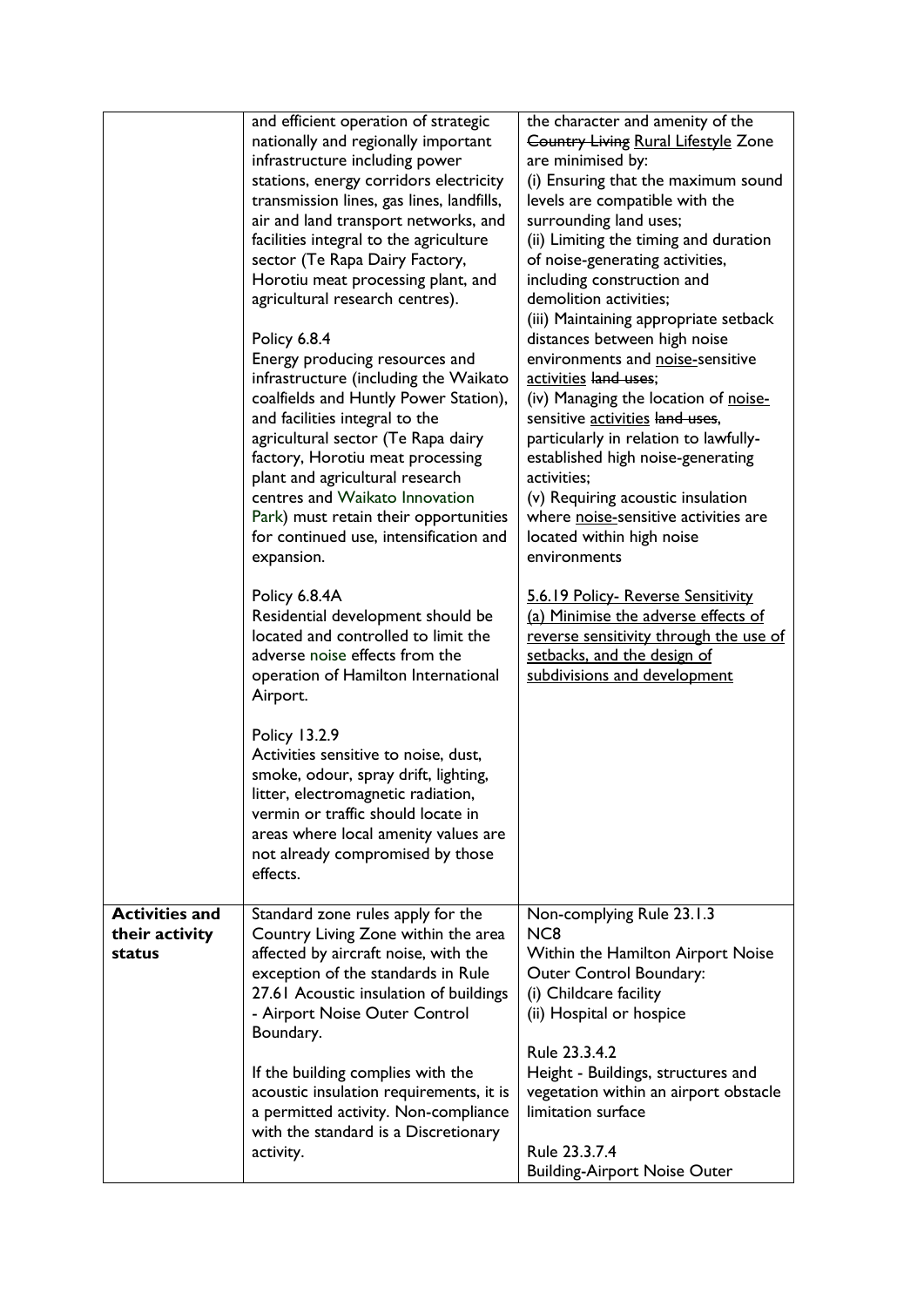|                    |                                                       | Control Boundary                                                               |
|--------------------|-------------------------------------------------------|--------------------------------------------------------------------------------|
|                    |                                                       | Permitted if building is designed to                                           |
|                    |                                                       | achieve sound levels in Appendix I                                             |
|                    |                                                       | (acoustic insulation). Non-                                                    |
|                    |                                                       | compliance with the standard is a                                              |
|                    |                                                       | Discretionary activity.                                                        |
| <b>Subdivision</b> | Rule 27.62.1 - Controlled activity                    | Rule 23.4.2                                                                    |
|                    |                                                       | <b>RDI</b>                                                                     |
|                    | (c) if the land being subdivided is                   | Subdivision must comply with all of                                            |
|                    | inside the Airport Noise Subdivision                  | the following conditions, where                                                |
|                    | Control Boundary or inside the SEL                    | applicable:                                                                    |
|                    | 95 Boundary, the average net site                     | (i) All proposed lots must have a net                                          |
|                    | area of all allotments created by the                 | site area of at least 5000m <sup>2</sup> .                                     |
|                    | subdivision is at least 1.1ha, and                    | (ii) Where the land being subdivided                                           |
|                    | (d) if the land being subdivided                      | is inside the Airport Subdivision                                              |
|                    | straddles the Hamilton Airport                        | Control Boundary, or wholly or                                                 |
|                    | Noise Outer Control Boundary, the                     | inside the SEL 95 Boundary identified                                          |
|                    | maximum number of allotments                          | on the planning maps, the average                                              |
|                    | created by the subdivision is the                     | net site area of all proposed lots                                             |
|                    | smallest nearest whole number                         | must be at least 1.1ha;                                                        |
|                    | calculated by the formula:<br>New allotments =        | (iii) Where the land being subdivided                                          |
|                    |                                                       | straddles the Airport Subdivision                                              |
|                    | area (ha) outside $*$ + area (ha) inside<br>0.5<br>IJ | Control Boundary, the maximum<br>number of proposed titles must be             |
|                    |                                                       | the smallest nearest whole number                                              |
|                    | Control reserved over:                                | calculated by the following formula:                                           |
|                    |                                                       |                                                                                |
|                    | shape, location and orientation                       | Proposed Record of Titles allotments =                                         |
|                    | matters referred to in                                | area (ha) outside* + area (ha) inside*                                         |
|                    | Appendix B (Engineering                               | 0.5                                                                            |
|                    | Standards)                                            | 1.1<br>* outside and inside Airport Subdivision                                |
|                    |                                                       | Control Boundary                                                               |
|                    | amenity and streetscape                               |                                                                                |
|                    | vehicle and pedestrian                                | Council's discretion is restricted to                                          |
|                    | networks                                              | the following matters:                                                         |
|                    | effects on Hauraki Gulf                               | (i) Adverse effects on amenity values;                                         |
|                    | Catchment area                                        | Effects on the operation of the                                                |
|                    | matters referred to in                                | airport Airport Subdivision Control                                            |
|                    | Appendix M: Acoustic                                  | Boundary or the SEL 95 Boundary.                                               |
|                    | Insulation, M4 Airport Noise                          | (ii) The provision of infrastructure,<br>including water supply accessible for |
|                    | <b>Outer Control Boundary</b>                         | firefighting.                                                                  |
|                    | <b>Consent Notice</b>                                 | (iii) The subdivision layout and                                               |
|                    | reverse sensitivity.                                  | design in regard to how this may                                               |
|                    |                                                       | impact on the operation,                                                       |
|                    |                                                       | maintenance, upgrading and                                                     |
|                    | 27.5 Prohibited Activities                            | development of infrastructure assets.                                          |
|                    | (h) (i) inside the Hamilton Airport                   | or give rise to reverse sensitivity                                            |
|                    | SEL 95 Boundary or inside the                         | effects on existing land transport                                             |
|                    | <b>Airport Noise Subdivision Control</b>              | networks.                                                                      |
|                    | Boundary, a subdivision that creates                  | (iv) Measures to minimise reverse                                              |
|                    | allotments with an average net site                   | sensitivity effects, including on                                              |
|                    | area of less than 1.1ha.                              | adjoining Rural Zone land.                                                     |
|                    | straddling the Hamilton Airport                       |                                                                                |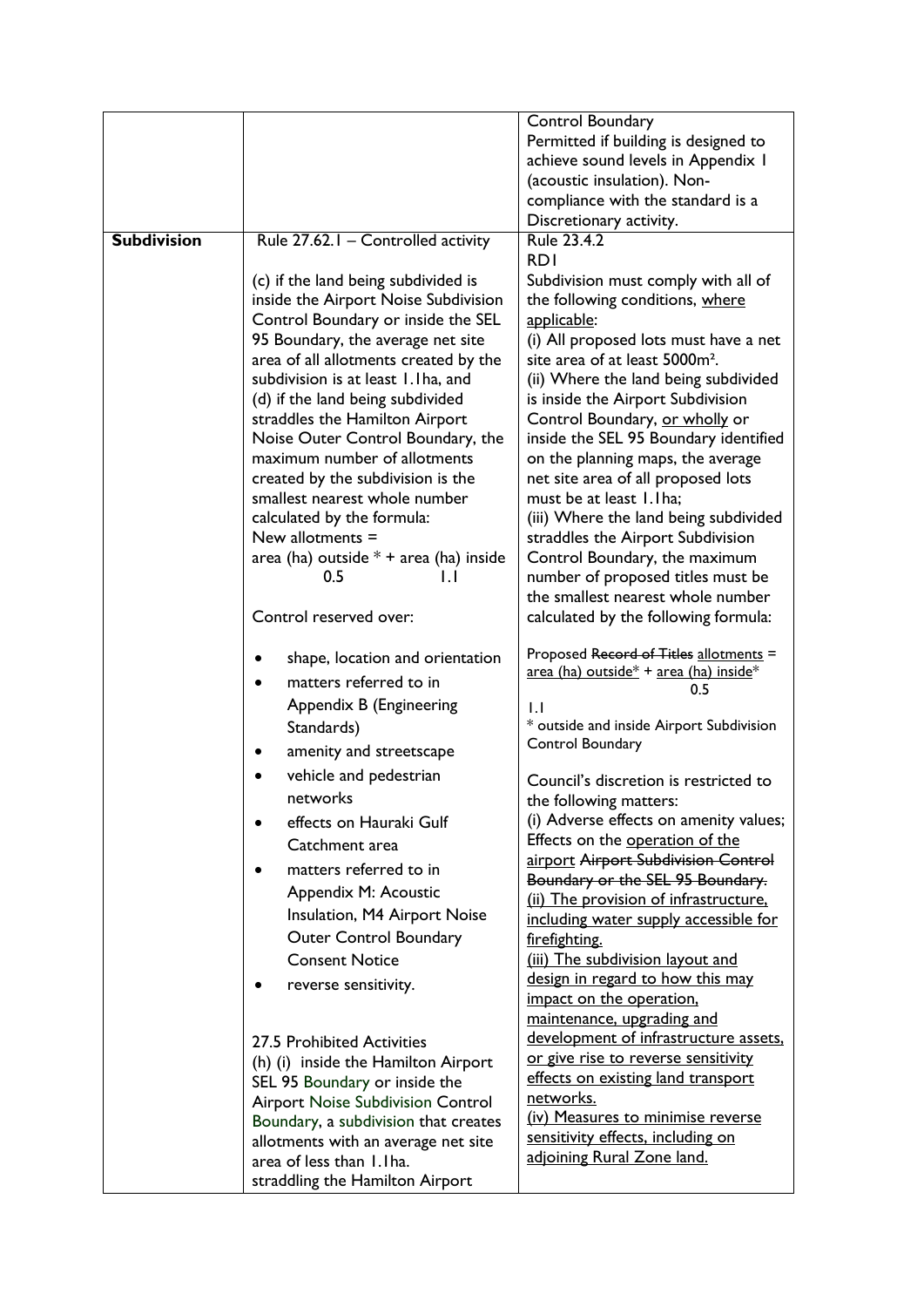| (ii) Noise Subdivision Control<br>Boundary, a subdivision that creates<br>more allotments than the number<br>calculated by the following formula:<br>New allotments $=$<br><u>area (ha) outside <math>*</math> + area (ha) inside</u><br>0.5 | <b>NCI</b><br><b>General-Subdivision that does not</b><br>comply with Rule 23.4.1 RD1 or<br>Rule 23.4.2 D1. |
|----------------------------------------------------------------------------------------------------------------------------------------------------------------------------------------------------------------------------------------------|-------------------------------------------------------------------------------------------------------------|
| * outside and inside Hamilton<br><b>Airport Noise Subdivision Outer</b><br>Control Boundary.                                                                                                                                                 |                                                                                                             |

### <span id="page-10-0"></span>**4.5 Alignment between the policy framework and rules**

- 27. The objectives and policies that are relevant to the airport overlays are located within Chapter 5 Rural Environment specific to the Country Living Zone, and also in Chapter 6 Infrastructure. These fundamentally manage the effects of noise and reverse sensitivity.
- 28. The approach taken in the Proposed Plan in relation to the airport focuses on reverse sensitivity. Of relevance is Objective 6.1.6 Reverse sensitivity in the infrastructure chapter, which takes the approach of "protecting" infrastructure from reverse sensitivity and has a supporting policy which seeks to "avoid" reverse sensitivity. I recommended a specific reverse sensitivity policy for the Country Living Zone (Policy 5.6.19) which seeks to "minimise" adverse effects through various mechanisms. In addition to these, Policy 5.6.16 Noise seeks to "manage" adverse effects of noise in the zone and "requires" acoustic insulation. I set out the relevant objectives and policies below:

6.1.6 Objective – Reverse sensitivity

Infrastructure is **protected** from reverse sensitivity effects, and infrastructure (including the National Grid) is not compromised.

6.1.7 Policy – Reverse sensitivity and infrastructure

**Avoid** reverse sensitivity effects on infrastructure from subdivision, use and development **as far as reasonably practicable**, so that the ongoing and efficient operation of infrastructure is **not compromised**.

5.6.16 Policy – Noise

(a) The adverse effects of noise on the character and amenity of the Country Living Rural Lifestyle Zone are **minimised** by:

(i) Ensuring that the maximum sound levels are compatible with the surrounding land uses;

(ii) Limiting the timing and duration of noise-generating activities, including construction and demolition activities;

(iii) Maintaining appropriate setback distances between high noise environments and noise-sensitive activities land uses;

(iv) **Managing** the location of noise-sensitive activities land uses, particularly in relation to lawfully-established high noise-generating activities;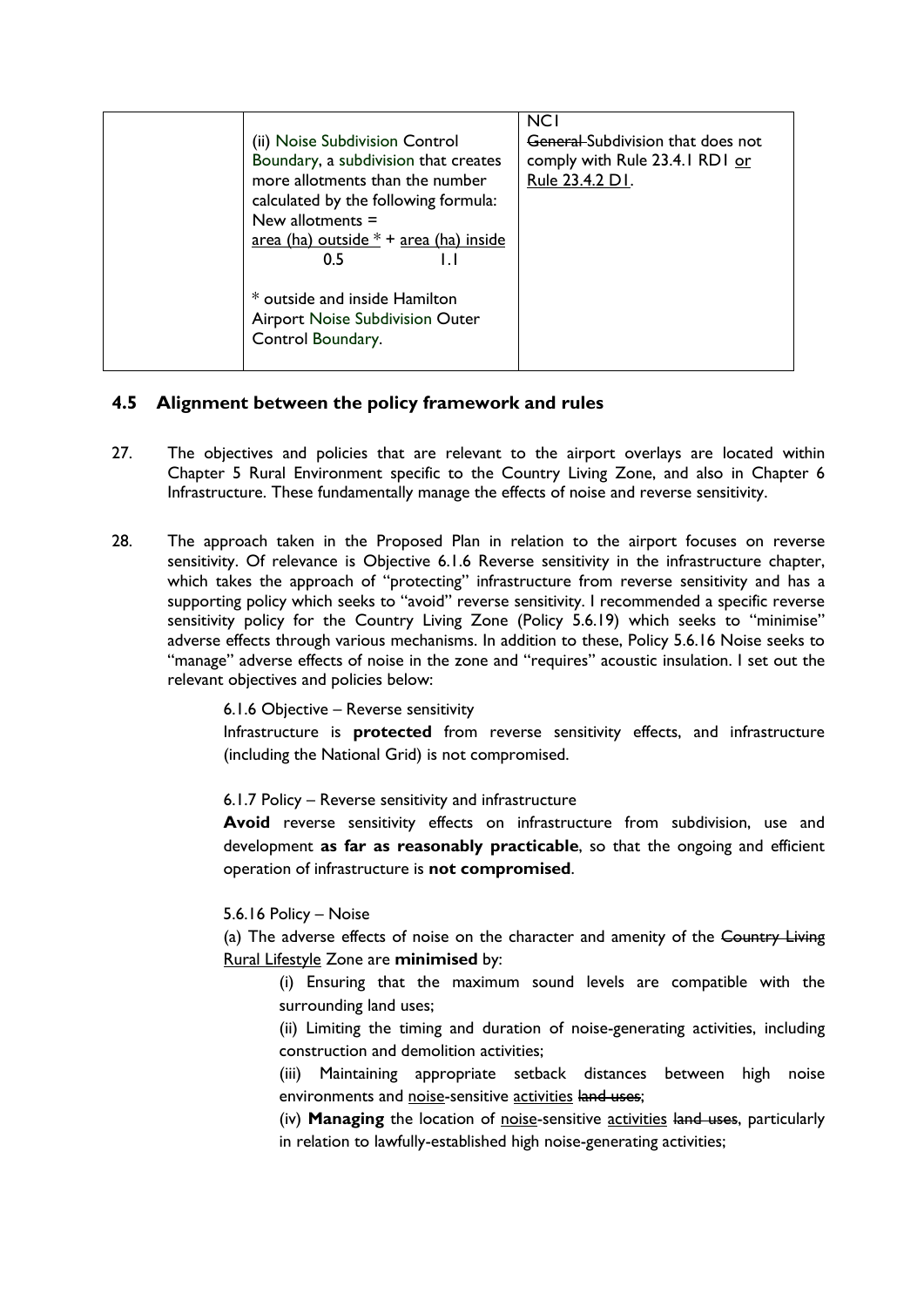(v) **Requiring** acoustic insulation where noise-sensitive activities are located within high noise environments

5.6.19 Policy- Reverse Sensitivity

(a) **Minimise** the adverse effects of reverse sensitivity through the use of setbacks, and the design of subdivisions and development

[emphasis added]

- 29. The land use and building and effects rules support the objective and policies by imposing noncomplying activity rules for noise sensitive activities such as childcare and hospitals / hospice. The building and effects rules have taken the approach of a permitted activity status if the activity complies with the acoustic insulation requirements of Appendix 1 Acoustic Insulation. The activity status then cascades to a discretionary activity status upon non-compliance with that standard. These provisions will ensure that the regional airport is protected from activities that can generate reverse sensitivity and can maintain functionality.
- 30. The subdivision rules impose a restricted discretionary activity status in the Airport Subdivision Control Boundary providing the lot size is at least 1.1ha. If this standard cannot be met, the activity status cascades to non-complying.
- 31. The verbs in the objectives and policies use a variety of terms such as protect, avoid, minimise and manage, and the rules impose standards that allow most activities to occur but manage those that are likely to be sensitive to noise through restrictive activity status. I consider that the current framework of verbs contained in the objectives and policies align with the activity status for subdivision and land uses sensitive to noise in the areas likely to be exposed to high aircraft noise.

### <span id="page-11-0"></span>**5 Urban Expansion Area**

### <span id="page-11-1"></span>**5.1 Comparison of Operative and Proposed District Plan**

32. The purpose of this section is to compare the activities and the corresponding activity status between the Country Living Zone in the Operative District Plan (Waikato Section) and the Country Living Zone in the Proposed Waikato District Plan in respect of the Urban Expansion Area. I have shown my recommended amendments as they appear in my Section 42A rebuttal evidence (dated 1 April 2020) as underlined or struckthrough.

|                   | <b>Operative District Plan</b><br>(Waikato Section) | <b>Proposed District Plan</b>        |
|-------------------|-----------------------------------------------------|--------------------------------------|
| <b>Objectives</b> | Objective 4.8.1                                     | 5.5.1 Objective - Hamilton's Urban   |
|                   |                                                     | <b>Expansion Area</b>                |
|                   | Future urban development                            |                                      |
|                   | potential of Hamilton and other                     | Protect land within Hamilton's Urban |
|                   | urban areas is not impeded.                         | Expansion Area for future urban      |
|                   |                                                     | development.                         |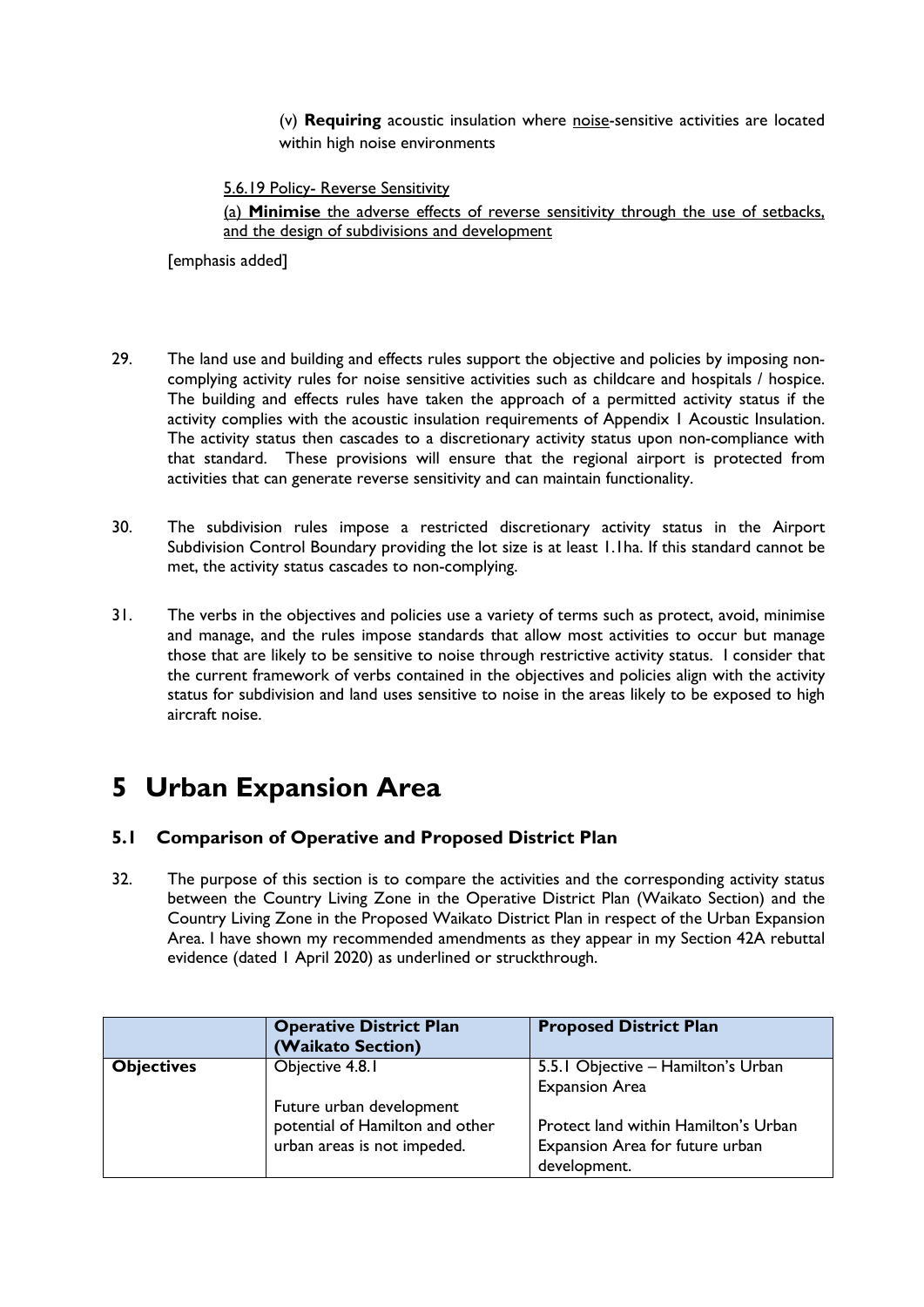| <b>Policies</b>                                               | Policy 4.8.2<br>Subdivision and building in the<br>urban fringe should not<br>compromise future urban<br>development potential.<br>Policy 4.8.3<br>Non-rural activities in the urban<br>fringe should be avoided.<br>Policy 4.8.4<br>Subdivision, use and development                                                                                                                                                                                                                                                                                                                                                                                                                                                                                                                                                                                                                                                                                              | 5.5.2 Policy - Activities within Hamilton's<br>Urban Expansion Area<br>Manage subdivision, use and<br>development within Hamilton's Urban<br>Expansion Area to ensure that future<br>urban development is not compromised.                                                                                                                                                                                                                                                                                                                                                                                                                                                                                                                                                                                                                                                                                                                                                                                                                                         |
|---------------------------------------------------------------|--------------------------------------------------------------------------------------------------------------------------------------------------------------------------------------------------------------------------------------------------------------------------------------------------------------------------------------------------------------------------------------------------------------------------------------------------------------------------------------------------------------------------------------------------------------------------------------------------------------------------------------------------------------------------------------------------------------------------------------------------------------------------------------------------------------------------------------------------------------------------------------------------------------------------------------------------------------------|--------------------------------------------------------------------------------------------------------------------------------------------------------------------------------------------------------------------------------------------------------------------------------------------------------------------------------------------------------------------------------------------------------------------------------------------------------------------------------------------------------------------------------------------------------------------------------------------------------------------------------------------------------------------------------------------------------------------------------------------------------------------------------------------------------------------------------------------------------------------------------------------------------------------------------------------------------------------------------------------------------------------------------------------------------------------|
|                                                               | should be managed to ensure a<br>predominance of open space within<br>an urban fringe so that<br>opportunities for urban-density<br>expansion are retained.                                                                                                                                                                                                                                                                                                                                                                                                                                                                                                                                                                                                                                                                                                                                                                                                        |                                                                                                                                                                                                                                                                                                                                                                                                                                                                                                                                                                                                                                                                                                                                                                                                                                                                                                                                                                                                                                                                    |
| <b>Land use</b><br>activities and<br>their activity<br>status | Standard zone rules apply for the<br>Country Living Zone within the<br>Urban Expansion Policy Area.<br>There are special rules for the<br>Rural Zone within the Urban<br><b>Expansion Policy Area however</b><br>and the following are prohibited<br>activities (Rule 25.5(f)):<br>disposal or storage of solid<br>(i)<br>waste (excluding<br>contaminated land<br>remediation under Rule<br>25.30)<br>hazardous waste storage,<br>(ii)<br>reprocessing or disposal<br>(excluding contaminated land<br>remediation under Rule<br>25.30)<br>(iii) educational, training or<br>correctional facilities involving<br>more than 10 people<br>(iv) extractive industries<br>commercial activities<br>(v)<br>(excluding a produce stall)<br>(vi) industrial activities<br>(vii) traveller's accommodation for<br>more than 5 people,<br>(viii) motorised recreation facilities<br>(ix) new roads, except in<br>compliance with indicative<br>roads on the planning maps, | Non-Complying (Rule 23.1.3 NC13 (a)<br>The following activities located within<br>the Urban Expansion Area:<br>(i) industrial activity; and<br>(ii) rural industry.<br>The following activities require a consent<br>within the Country Living Zone (and are<br>not specific to the Urban Expansion<br>Area):<br>Rule 23.1.2 Discretionary Activities<br>D3 A commercial activity (excluding<br>produce stall)<br>D4 A community activity<br>D5 An education facility, excluding a<br>child care facility for up to 10 children<br>D6 A funeral home and/or crematorium<br>D7 A health facility<br>D8 A hospital, or a hospice with 10 or<br>more beds<br>D9 Travellers' accommodation<br>D10 An industrial activity<br>D11 A place of assembly<br>Rule 23.1.3 Non-Complying Activities<br>NCI A correctional facility<br>NC2 An extractive industry<br>NC3 A retirement village<br>NC4 Multi-unit development<br>NC5 Intensive farming<br>NC6 Transport depot<br>NC7 Motor sport and recreation events<br>NC9 Construction of a building on an<br>indicative road |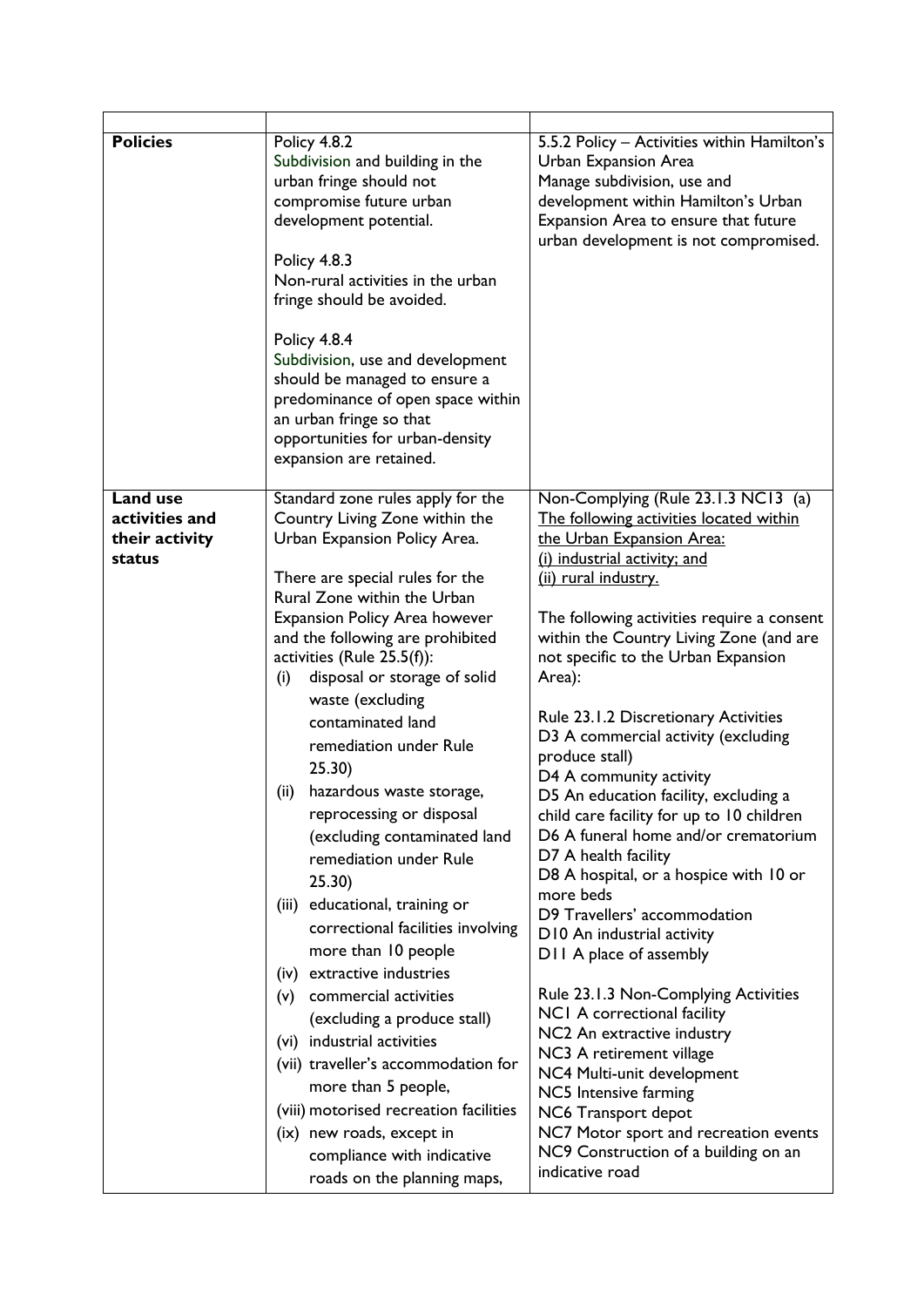|                    | and excluding upgrading and<br>widening of established roads<br>buildings over 2,000 m <sup>2</sup> gross<br>(x)<br>floor area                                                                                                                                                                                                                                                                                                                                                                                                                                                                                    | NC10 A waste management facility<br>NC11 Storage, processing or disposal of<br>hazardous waste                                                                                                                                                                                                                                                                                                                                                                                                      |
|--------------------|-------------------------------------------------------------------------------------------------------------------------------------------------------------------------------------------------------------------------------------------------------------------------------------------------------------------------------------------------------------------------------------------------------------------------------------------------------------------------------------------------------------------------------------------------------------------------------------------------------------------|-----------------------------------------------------------------------------------------------------------------------------------------------------------------------------------------------------------------------------------------------------------------------------------------------------------------------------------------------------------------------------------------------------------------------------------------------------------------------------------------------------|
| <b>Subdivision</b> | Standard zone rules apply for the<br><b>Country Living Zone</b><br>Rule 27.62.1<br>Subdivision is a controlled activity<br>if:<br>(a) every allotment, other than a<br>utility allotment or access<br>allotment, has a net site area of at<br>least 5000m <sup>2</sup> ,<br>Rule 27.62.2<br>Subdivision that does not comply<br>with a condition for a controlled<br>activity is a discretionary activity.<br>Rural Zone Rule 25.5(f) is a<br>prohibited activity within the<br>Urban Expansion Policy Area:<br>(xi) subdivision of allotments less<br>than 5000 $m^2$ , or an allotment<br>average below 1.3 ha. | <b>Rule 23.4.1 Prohibited subdivision</b><br>PRI Any subdivision within Hamilton's<br>Urban Expansion Area involving the<br>creation of any additional lot<br>Rule 23.4.2 General Subdivision<br>DI Subdivision within Hamilton's Urban<br><b>Expansion Area (as identified on the</b><br>planning maps) where all proposed<br>allotments have a net site area of at least<br>5000m <sup>2</sup><br>NC General-Subdivision that does not<br>comply with Rule 23.4.1 RD1 or Rule<br><u>23.4.2 DI</u> |

### <span id="page-13-0"></span>**5.2 Alignment between the policy framework and rules**

- 33. The objectives and policies for Hamilton's Urban Expansion Area are located in Chapter 5 Rural Environment. There is one objective and one policy for the Urban Expansion Area which applies to both the Rural Zone and the Country Living Zone. The verb used in Objective 5.5.1 is "protect" land within Hamilton's Urban Expansion Area for future urban development. The objective is then supported by a policy which seeks to "manage" subdivision, use and development to ensure future urban development is not compromised. I note however that Hamilton City Council's submission sought to strengthen these words.
	- 34. In respect of the land use rule framework that supports the objective and policies, this takes the approach of imposing a non-complying activity status on a variety of activities, but this is not specific to land within the Urban Expansion Area. I have recommended adding two noncomplying activities to the Urban Expansion Area to match what was in the Operative District Plan (industrial activity and rural industry). I consider the management of land use activities in this way is aligned with the direction provided by the objective and policy for the Urban Expansion Area.
- 35. When considering the subdivision process in relation to the Urban Expansion Area objective and policy, the prohibited activity status for any subdivision in the Urban Expansion Area (as it was notified) seems overly restrictive. As discussed in my rebuttal report paragraph 139, there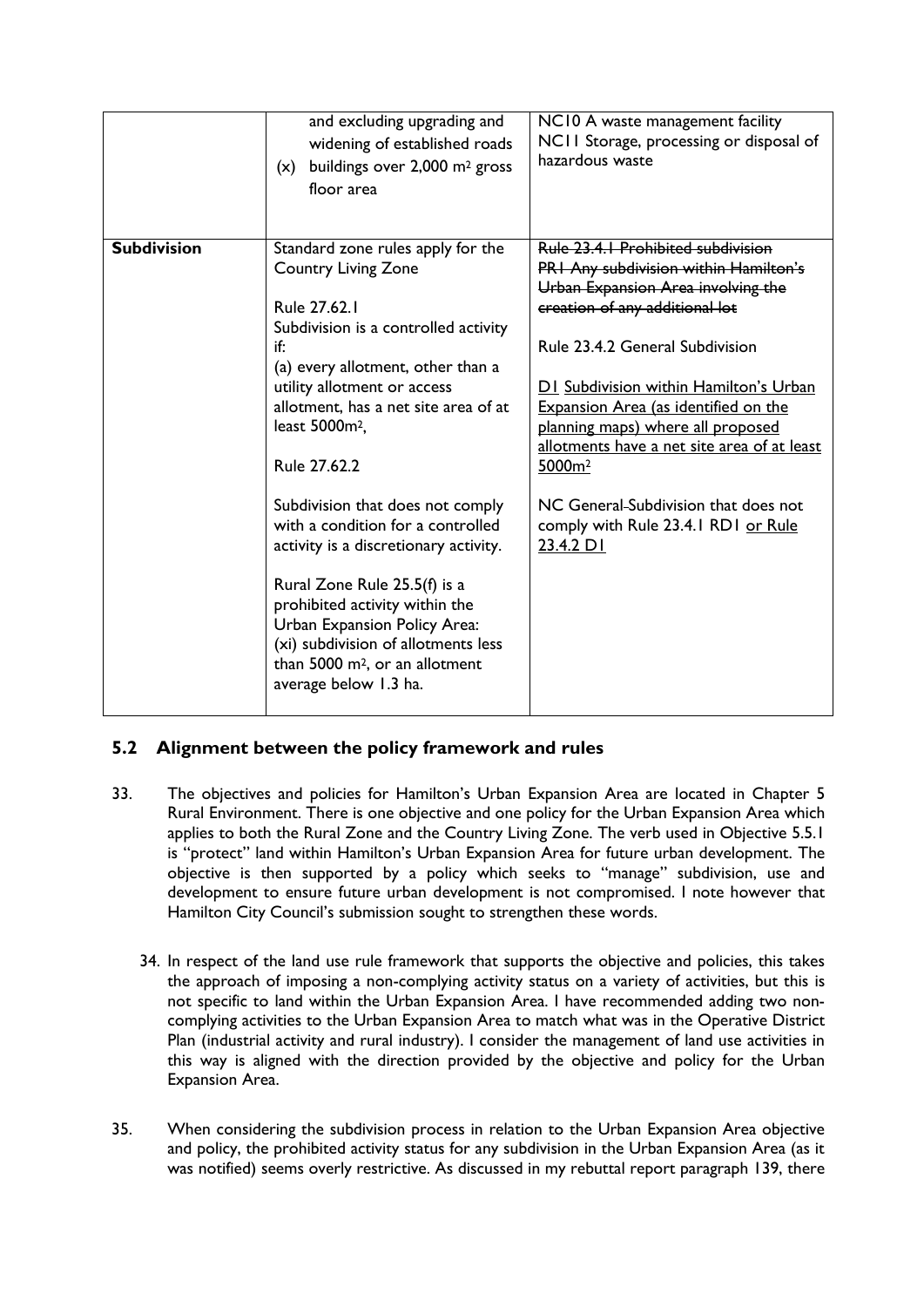are a limited number of properties which have the ability to subdivide, that and the limiting factor of the geographical location of properties affected by the Urban Expansion area mean there is very little potential for subdivision. I consider a discretionary activity status for subdivision more appropriately matches the verbs in the objective and policy.

### <span id="page-14-0"></span>**6 Comparison of activity status**

36. The purpose of this section is to compare the activities and the corresponding activity status between the Country Living Zone in the Operative District Plan (Waikato Section) and the Country Living Zone in the Proposed Waikato District Plan. I have shown my recommended amendments as they appear in my Section 42A rebuttal evidence (dated 1 April 2020) as underlined or struckthrough.

| <b>Type of</b>                                                                                              | <b>Country Living Zone - Waikato</b>                                                                                                                     | <b>Country Living Zone - Proposed</b>                                                                                         |
|-------------------------------------------------------------------------------------------------------------|----------------------------------------------------------------------------------------------------------------------------------------------------------|-------------------------------------------------------------------------------------------------------------------------------|
| <b>Activity</b>                                                                                             | <b>Operative District Plan (Waikato</b><br><b>Section)</b>                                                                                               | <b>District Plan</b>                                                                                                          |
| <b>Activity not</b><br>specifically<br><b>listed</b>                                                        | 18.2 General Presumption                                                                                                                                 | Rule 23.1.3 NC12                                                                                                              |
|                                                                                                             | The general presumption of this plan<br>is that every activity is permitted<br>unless the activity is regulated or<br>prohibited by the plan. This means | Any activity not listed as a permitted,<br>restricted discretionary or discretionary<br>activity is a non-complying activity. |
|                                                                                                             | that an activity, or effect of an activity,<br>that is not mentioned in the plan is<br>permitted (18. Introduction to Rules)                             | The Proposed District Plan has a<br>presumption that activities not specifically<br>listed are non-complying.                 |
| Residential                                                                                                 | Permitted as it is not specifically listed                                                                                                               | Permitted<br>Residential Activity (Rule 23.1.1 P1)                                                                            |
| Homestay                                                                                                    | Permitted if complies with conditions<br>for Home Occupation (Rule<br>27.10.1(p)                                                                         | Permitted<br>Homestay for up to 4 people (Rule 23.1.1<br>P2)                                                                  |
| <b>Temporary</b><br><b>Event</b>                                                                            | Permitted (Rule 27.12)                                                                                                                                   | Permitted (Rule 23.1.1 P3)                                                                                                    |
| Home<br><b>Occupation</b>                                                                                   | Permitted<br>Home Occupation (Rule 27.11)                                                                                                                | Permitted<br>Home Occupation (Rule 23.1.1 P4)                                                                                 |
| <b>Emergency</b><br>services<br>training and<br>management<br>activities.                                   | The facility would be Discretionary as<br>the building would be over height but<br>the activity is permitted as the plan is<br>silent on the activity    | Permitted<br>Emergency services training shall be<br>restricted to the hours of 7:00am-10:00pm<br>(Rule 23.1.1 P5)            |
| <b>Construction</b><br>of<br><b>Emergency</b><br>service<br>facilities,<br>that<br>complies<br>with all the | Discretionary                                                                                                                                            | Controlled (Rule 23.1.A)                                                                                                      |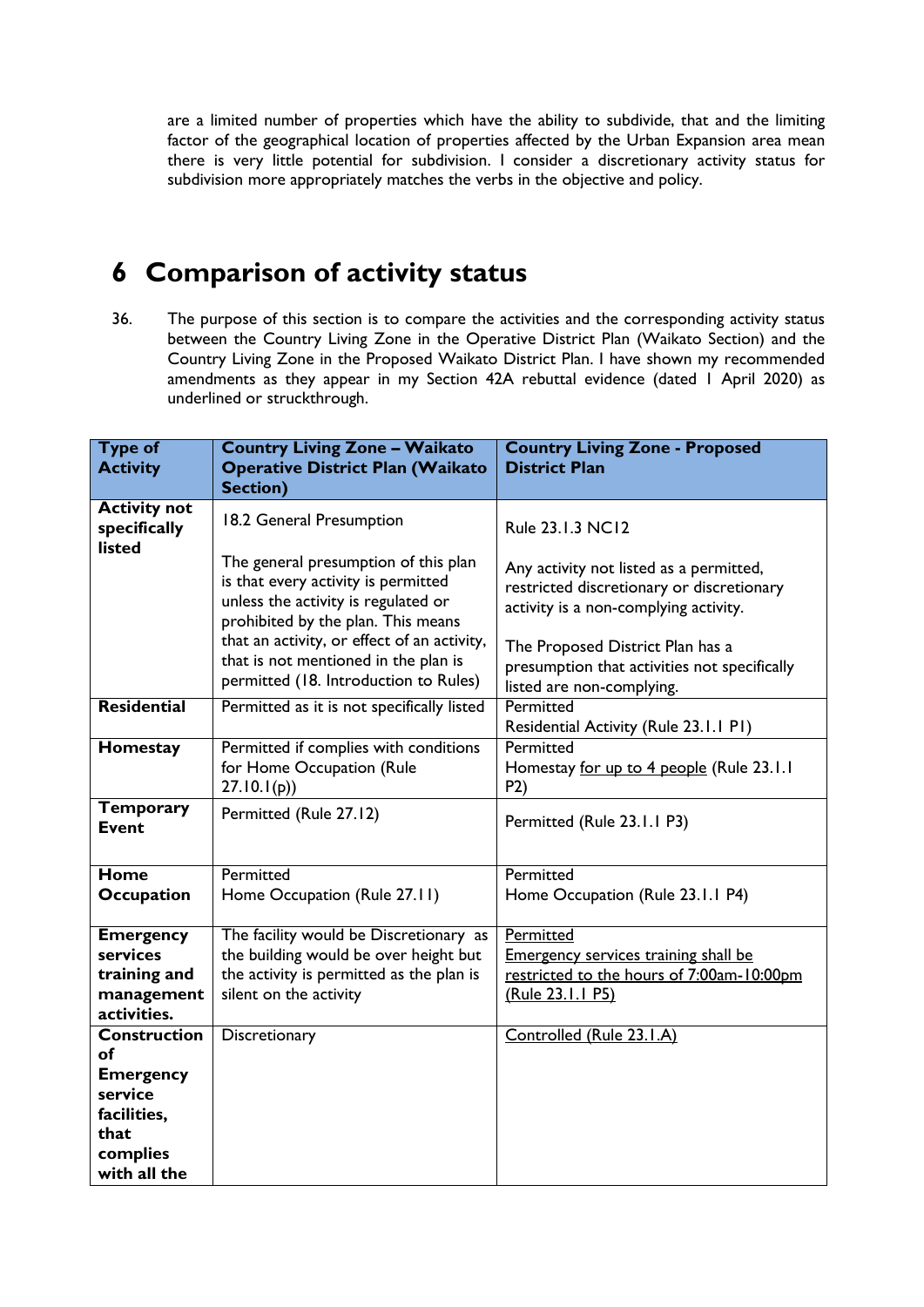| <b>Land Use -</b>        |                                                            |                                                  |
|--------------------------|------------------------------------------------------------|--------------------------------------------------|
| <b>Building</b>          |                                                            |                                                  |
| rules in Rule            |                                                            |                                                  |
| 23.3                     |                                                            |                                                  |
| <b>Farming</b>           | Presumed permitted as it is not                            | Permitted (Rule P6)                              |
|                          | specifically listed                                        |                                                  |
| <b>Childcare</b>         | Permitted-Childcare For up to 11                           | Permitted                                        |
| facility                 | children (Rule 27.10.1 (a))                                | Childcare up to 10 children (Rule 23.1.1 P7)     |
| <b>Visitor</b>           |                                                            |                                                  |
| Accommoda                | In Operative District Plan as<br>Travellers accommodation- | Permitted For up to 5 people (Rule 23.1.1<br>P8) |
| tion                     | Discretionary (Rule 27.10.1 (k))                           | More than 5 Discretionary (Rule 23.2.1 D8)       |
| <b>Educational</b>       | Discretionary(Rule 27.10.1 (e))                            | Restricted Discretionary (Rule 23.1.1A)          |
| <b>Facility</b>          |                                                            |                                                  |
| <b>Commercial</b>        | Discretionary (Rule 27.10.1 (b))                           | Discretionary (Rule 23.1.2 D2 D3)                |
| <b>Activity</b>          |                                                            |                                                  |
| <b>Community</b>         | This is referred to as community                           | Discretionary (Rule 23.1.2 D3 D4)                |
| activity                 | facility -Discretionary. (Rule                             |                                                  |
|                          | 27.10.1(c)                                                 |                                                  |
|                          | As well a residential centre is Non                        |                                                  |
|                          | complying in the Hamilton Airport                          |                                                  |
|                          | Noise Outer Control Boundary                               |                                                  |
| <b>Funeral</b>           | Discretionary (Rule 27.10.1 (f))                           | Discretionary (Rule 23.1.2 D5-D6)                |
| Home                     |                                                            |                                                  |
| <b>Health</b>            | Discretionary (Rule 27.10.1 (g))                           | Discretionary (Rule 23.1.2 D6-D7)                |
| <b>Facility</b>          |                                                            |                                                  |
| Hospital, or             | Discretionary Rule 27.10.1(h))                             | Discretionary (Rule 23.1.2 D7-D8)                |
| hospice for<br>more than |                                                            |                                                  |
| 10 people                |                                                            |                                                  |
| <b>Industrial</b>        | Discretionary (Rule 27.10.1(kb))                           | Discretionary (Rule 23.1.2 D9-D10)               |
| activity                 |                                                            |                                                  |
| <b>Place of</b>          | Presumed permitted as it is not                            | Discretionary(Rule 23.1.2 D10-DH)                |
| assembly                 | specifically listed                                        |                                                  |
| Correctional             | Discretionary (Rule 27.10.1 (kc))                          | Non-complying (Rule 23.1.3 NCI)                  |
| <b>Facility</b>          |                                                            |                                                  |
| <b>Extractive</b>        | Discretionary (Rule 27.10.1 (ka)                           | Non-complying (Rule 23.1.3 NC2)                  |
| industry                 |                                                            |                                                  |
| <b>Retirement</b>        | Assumption made that this would be                         | Non-complying (Rule 23.1.3 NC3)                  |
| village                  | considered a comprehensive                                 |                                                  |
|                          | residential development.                                   |                                                  |
|                          | Non complying in the Hamilton                              |                                                  |
|                          | Airport Noise Outer Control                                |                                                  |
|                          | Boundary                                                   |                                                  |
| Multi-unit               | Assumption made that this would be                         | Non-complying (Rule 23.1.3 NC4)                  |
| development              | considered a comprehensive                                 |                                                  |
|                          | residential development.-                                  |                                                  |
|                          | Discretionary (Rule 27.10.1 (d))and;                       |                                                  |
|                          |                                                            |                                                  |
|                          | Non-Complying in the Hamilton                              |                                                  |
|                          | Airport Noise Outer Control                                |                                                  |
|                          | Boundary (Rule 27.10.5(b))                                 |                                                  |
| <b>Intensive</b>         | Discretionary (Rule 27.10.1 (ke))                          | Non-complying (Rule 23.1.3 NC5)                  |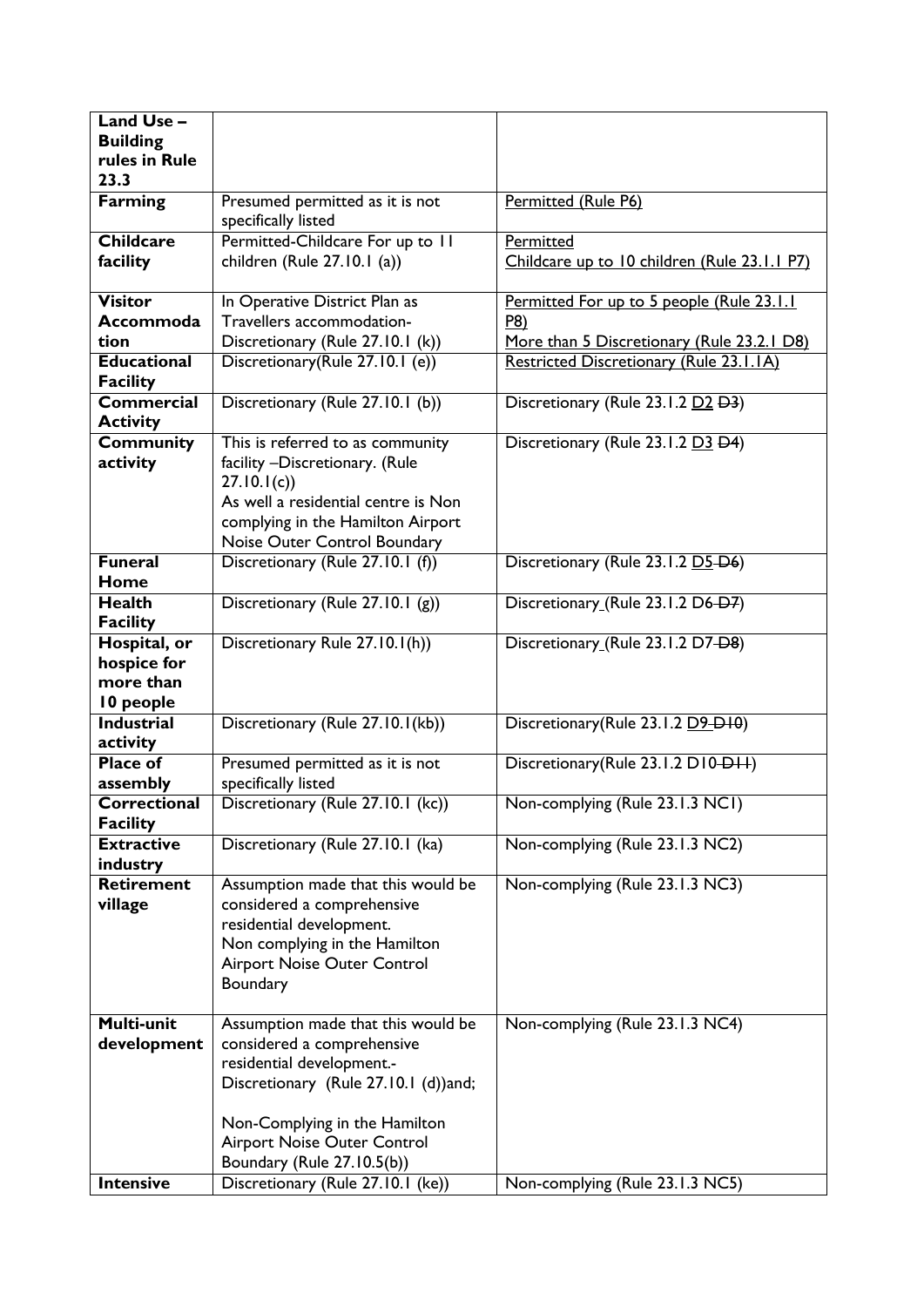| <b>Farming</b>      |                                      |                                             |
|---------------------|--------------------------------------|---------------------------------------------|
| <b>Transport</b>    | Presumed permitted as it is not      | Non-complying (Rule 23.1.3 NC6)             |
| depot               | specifically listed                  |                                             |
| <b>Motor sport</b>  | Not defined Presumed permitted as it | Non-complying (Rule 23.1.3 NC7)             |
| and                 | is not specifically listed           |                                             |
| recreation          |                                      |                                             |
| events              |                                      |                                             |
| <b>Childcare</b>    | Non-Complying (Rule 27.10.5 (a),(c)) | Non-complying (Rule 23.1.3 NC8)             |
| facility and        |                                      |                                             |
| hospital or         |                                      |                                             |
| hospice in          |                                      |                                             |
| the                 |                                      |                                             |
| <b>Hamilton</b>     |                                      |                                             |
| <b>Airport</b>      |                                      |                                             |
| <b>Control</b>      |                                      |                                             |
| <b>Boundary</b>     |                                      |                                             |
| <b>Construction</b> | Non-complying (Rule 27.48.1 (b)      | Non-complying (Rule 23.1.3 NC9)             |
| of a building       | Prohibited in Tamahere Country       |                                             |
| on an               | Living Zone if building is more than |                                             |
| indicative          | \$15,000 (except network utilities   |                                             |
| road                | buildings approved by the road       |                                             |
|                     | controlling authority                |                                             |
| <b>Building an</b>  | Prohibited (Rule $27.5$ (g))         | No new vehicle access shall be created from |
| additional          |                                      | Newell Road (south of Birchwood Lane)       |
| vehicle             |                                      | (Rule 14.12.1 P1 (1) (c))                   |
| entrance or         |                                      |                                             |
| access to           |                                      | Non compliance with this standard is a      |
| <b>Newell Road</b>  |                                      | restricted discretionary activity in Rule   |
|                     |                                      | 14.12.2 RD1                                 |
| Waste               | Prohibited                           | Non-complying (Rule 23.1.3 NC10)            |
| management          |                                      |                                             |
| facility            |                                      |                                             |
| <b>Storage of</b>   | Prohibited                           | Non-complying (Rule 23.1.3 NC11)            |
| <b>Hazardous</b>    |                                      |                                             |
| substances          |                                      |                                             |
| <b>Industrial</b>   | UEA not referred to standard rules   | Non-complying (Rule 23.1.3 NC12)            |
| activity and        | apply -Discretionary (Rue 27.10.1    |                                             |
| <b>Rural</b>        | (kb)                                 |                                             |
| industry in         |                                      |                                             |
| the Urban           |                                      |                                             |
| <b>Expansion</b>    |                                      |                                             |
| Zone                |                                      |                                             |

- 37. As a result of my recommended amended, there is a high degree of alignment between the activity status for land-use activities between the Operative District Plan and Proposed District Plan. The main differences are that I have recommended a more lenient activity status for construction of Emergency service facilities (controlled activity versus discretionary). The activity status for correctional facility, extractive industry, retirement village, multi-unit development, intensive farming, transport depot and motor sport and recreation events is more stringent in the Proposed District Plan, having moved from a Discretionary activity to a Non-complying activity.
- 38. The other main difference is that because the Operative District Plan (Waikato Section) has a default activity status of permitted, there is no need to list construction, demolition, removal,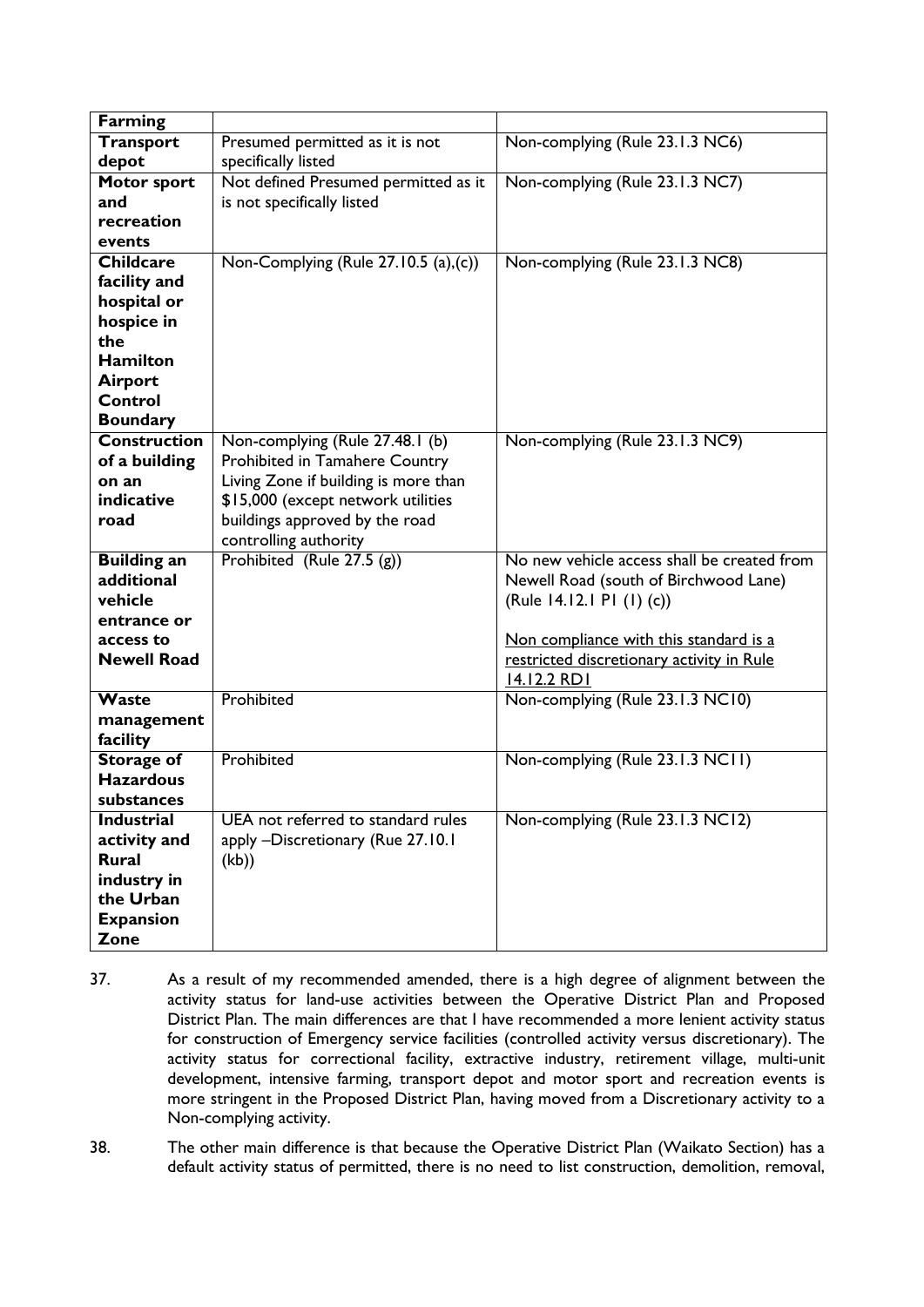addition or alteration of buildings as a specific activity. These construction activities are similarly not listed in the Proposed District Plan, but because the default activity status is noncomplying in Rule 23.1.3 NC12, there is an unintended consequence that building activities could be interpreted as being a non-complying activity.

### <span id="page-17-0"></span>**7 Noise Rule**

39. The Hearings Panel sought clarification on the General Noise Rule 23.2.1.1, particularly in terms of where the noise is to be measured from. I have reviewed the submission and note this was a formatting error. I agree that this could be more clear and recommend the following amendments to Rule 23.2.1.1:

**23.2.1.1 Noise – General** 

| PI             | Farming noise, and noise generated by emergency generators and emergency sirens.                                                                                                                                                                                                                                                                                                                                                                                                                                                                                                                                                                                                                                                                                                                                                                                                                                                                                                                                                                                                                                                                                                                   |
|----------------|----------------------------------------------------------------------------------------------------------------------------------------------------------------------------------------------------------------------------------------------------------------------------------------------------------------------------------------------------------------------------------------------------------------------------------------------------------------------------------------------------------------------------------------------------------------------------------------------------------------------------------------------------------------------------------------------------------------------------------------------------------------------------------------------------------------------------------------------------------------------------------------------------------------------------------------------------------------------------------------------------------------------------------------------------------------------------------------------------------------------------------------------------------------------------------------------------|
| P <sub>2</sub> | (a) Noise measured in accordance with NZS 6801:2008 and assessed in accordance with<br>NZS 6802:2008 must not exceed: Noise measured at<br>(i) the following noise limits at any point within a notional boundary on within any<br>site in the Rural Zone and within any other site in the Country Living Rural Lifestyle<br>Zone <del>must not exceed:</del><br>a. 50dB LAeg(15min) dB (LAeg), 7am to 7pm, every day;<br>b. 45dB LAeg(15min) dB (LAeg), 7pm to 10pm every day;<br>c. 40dB LAeg(15min) dB (LAeg) and 65 dB (LAmax), 10pm to 7am the<br>following day;<br>d. 65dB LAFmax, 10pm to 7am the following day:<br>(ii) The permitted activity noise limits for the zone of any other site where sound is<br>received.<br>Noise measured within any site in any other zone, other than the Rural Zone, must<br>meet the permitted noise levels for that other zone.<br>(i) Noise levels must be measured in accordance with the requirements of New<br>Zealand Standard NZS 6801:2008 "Acoustics Measurement of Environmental<br>Sound".<br>(ii) Noise levels must be assessed in accordance with the requirements of New Zealand<br>Standard NZS 6802:2008 "Acoustic Environmental noise. |
| <b>P3</b>      | (a) Noise measured within any site in any zone, other than the Country Living Zone and<br>Rural Zone, must meet the permitted noise levels for that zone.                                                                                                                                                                                                                                                                                                                                                                                                                                                                                                                                                                                                                                                                                                                                                                                                                                                                                                                                                                                                                                          |
| <b>P4</b>      | (a) Noise generated by any activity in Tamahere Commercial Area A and Tamahere<br>Commercial Area B, as identified on the planning maps, must not exceed the following<br>levels:<br>(i) In Tamahere Commercial Areas A and B does not exceed:<br>A. $65dB$ ( $L_{Aeq}$ ), 7am to 10pm;<br>B. 50dB $(LAeq)$ and 75dB $(LAmax)$ , 10pm to 7am the following day,<br>(b) Outside Tamahere Commercial Areas A and B, does not exceed:<br>A. 55dB (LAeg), 7am to 10pm;<br>B. $40dB$ (L <sub>Aeg</sub> ) and 70dB (L <sub>Amax</sub> ), 10pm to 7am the following day.<br>(c) Noise levels must be measured in accordance with the requirements of New Zealand<br>Standard NZS 6801:2008 "Acoustics Measurement of Environmental Sound".<br>(d) Noise levels shall be assessed in accordance with the requirements of Standard NZS<br>6802:2008                                                                                                                                                                                                                                                                                                                                                         |
| P5             | (a) Noise levels shall be measured in accordance with the requirements of Standard NZS<br>6801:2008 "Acoustics Measurement of Environmental Sound".<br>(b) Noise levels shall be assessed in accordance with the requirements of Standard NZS<br>6802:2008 "Acoustic Environmental noise".                                                                                                                                                                                                                                                                                                                                                                                                                                                                                                                                                                                                                                                                                                                                                                                                                                                                                                         |
| DΙ             | (a) Noise that is outside the scope of NZS 6802:2008 or a permitted activity standard and;<br>(b) Noise that does not comply with Rule 23.2.1.1 P1, or P2, P3, P4or P5.                                                                                                                                                                                                                                                                                                                                                                                                                                                                                                                                                                                                                                                                                                                                                                                                                                                                                                                                                                                                                            |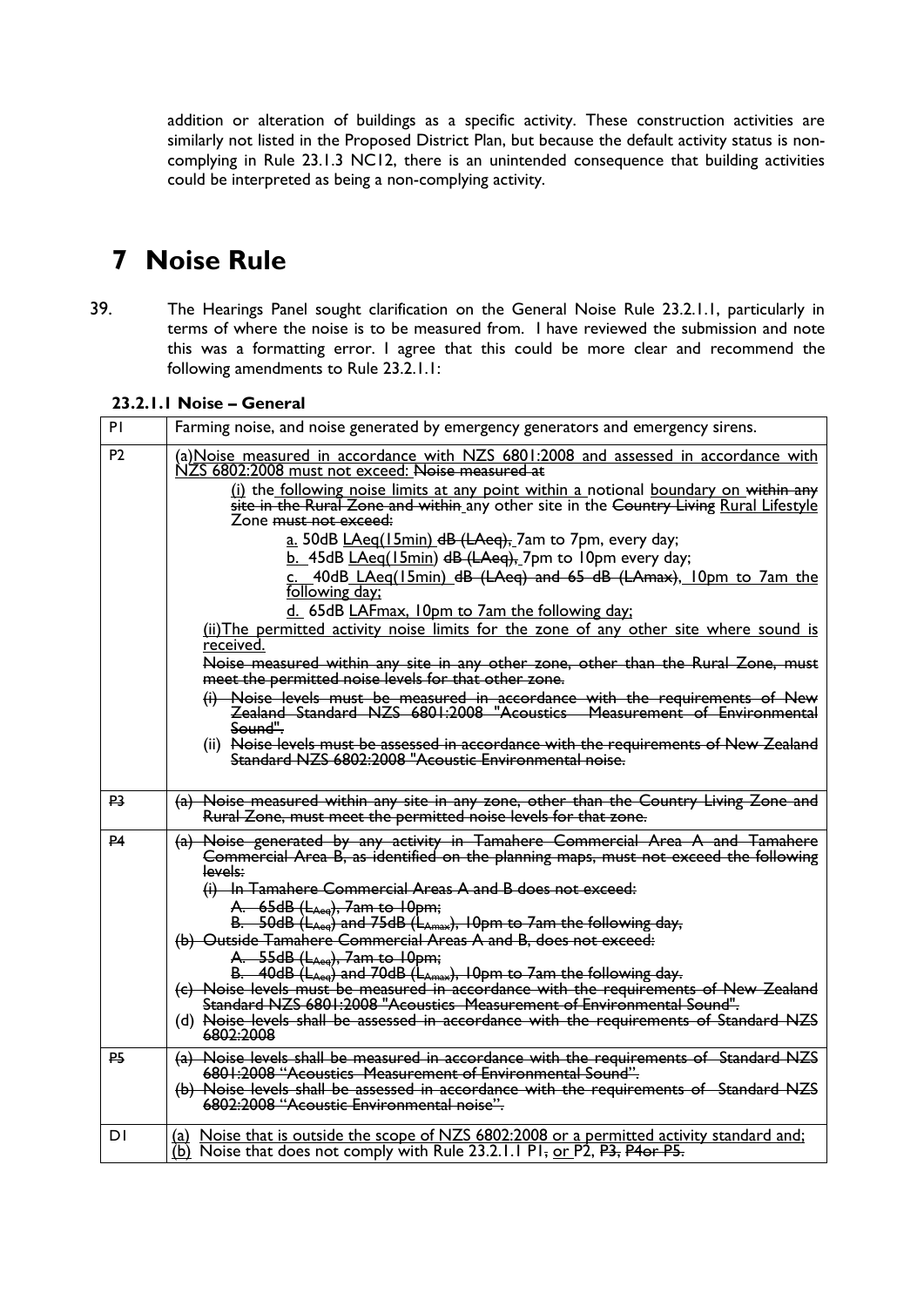### <span id="page-18-0"></span>**8 Management of Unknown Archaeological Sites**

40. The issue of how the Plan manages accidental discoveries of archaeological sites was raised during the hearing. There are Objectives and Policies in the Tangata Whenua chapter that refer to aspects of importance to Iwi. These are as follows:

#### **2.12 Objective -Whakapapa (connection to nature)**

1. Relationships with ancestral lands, water, sites, waahi tapu and other taonga are protected and enhanced.

#### **2.12.1 Policy- Whanaungatanga (relationship to nature)**

(a) Recognise the relationship of Tangata Whenua with areas of significance, including waahi tapu, urupaa, maunga and other landforms, mahinga kai, and indigenous flora through provisions which may include:

(i) Cultural value assessments and/or cultural impact assessments;

#### **(ii) Accidental discovery protocols;**

- (iii) Use of traditional place names;
- (iv) Protection, enhancement and restoration of mauri;
- (v) Use of appropriate plant species;
- (vi) Use of archaeological information; and
- (vii) Incorporation of traditional or sympathetic design elements.

#### [emphasis added]

- 41. I am mindful of the Heritage New Zealand Pouhere Taonga Act which (under subpart 2 Archaeological sites), provides a process to manage archaeological sites, including a process to manage applications for activities that seek to modify or destroy any archaeological site whether or not a site is recorded.
- 42. I have reviewed Rule 23.4.2 General Subdivision, and consider that an additional matter of discretion that refers to archaeological sites would be appropriate and would further support policies that seek to manage these sites (known and unknown).
- 43. I have also reviewed the amendments to Subdivision Rule 23.4.6A which manages Archaeological sites, Maaori sites and areas of significance. The rule only refers only to those sites that have been identified and are included in schedule 30.3 and 30.4 in the Proposed District Plan. The matters of discretion in this rule are worded to focus on heritage items which are more reflective of heritage items as opposed to archaeological sites or Maaori area or sites of significance. I believe it would be appropriate to amend the matters of discretion to be more relevant to archaeological sites as well as Maaori areas and sites of significance and thereby be more effective at implementing the policies.
- 44. I have made these recommended changes in purple to Rule 23.4.2 General Subdivision and Rule 23.4.6A Subdivision of land containing archaeological sites, Maaori sites of significance and Maaori areas of significance below.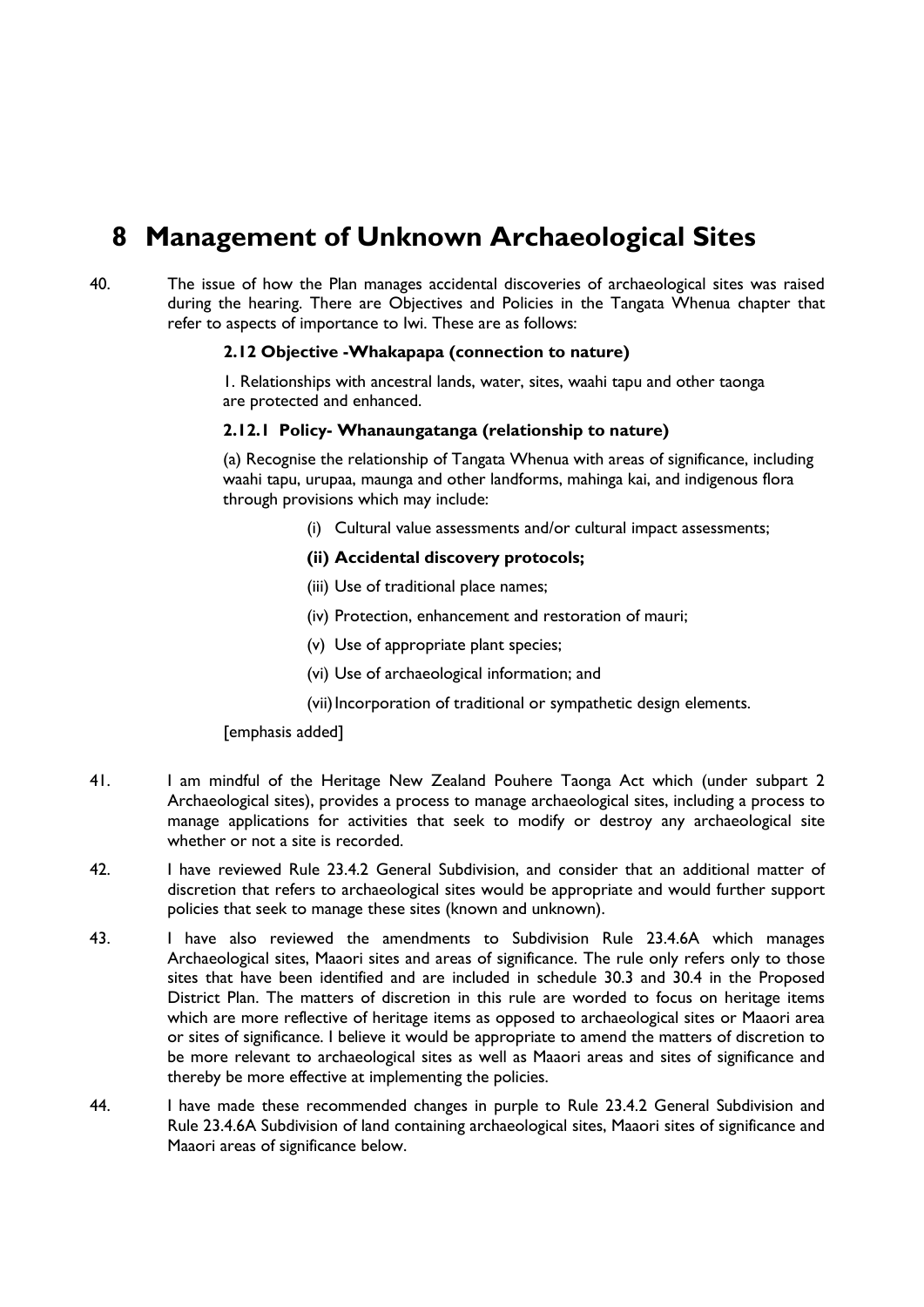### **23.4.2 General Subdivision**

| <b>RDI</b> | (a) Subdivision must comply with all of the following conditions, where applicable:<br>(i) All proposed lots must have a net site area of at least 5000m <sup>2</sup> . |
|------------|-------------------------------------------------------------------------------------------------------------------------------------------------------------------------|
|            |                                                                                                                                                                         |
|            | (ii) Where the land being subdivided is inside the Airport Subdivision Control                                                                                          |
|            | Boundary, or wholly or inside the SEL 95 Boundary identified on the planning<br>maps, the average net site area of all proposed lots must be at least 1.1ha;            |
|            | (iii) Where the land being subdivided straddles the Airport Subdivision Control                                                                                         |
|            | Boundary, the maximum number of proposed titles must be the smallest nearest                                                                                            |
|            | whole number calculated by the following formula:                                                                                                                       |
|            |                                                                                                                                                                         |
|            | Proposed Record of Titles allotments = area (ha) outside <sup>*</sup> + area (ha) inside <sup>*</sup>                                                                   |
|            | 0.5<br>1.1                                                                                                                                                              |
|            | * outside and inside Airport Subdivision Control Boundary                                                                                                               |
|            |                                                                                                                                                                         |
|            | (b) Council's discretion is restricted to the following matters:                                                                                                        |
|            | (i) Adverse effects on amenity values;                                                                                                                                  |
|            | (ii) Effects on the operation of the airport Airport Subdivision Control Boundary or                                                                                    |
|            | the SEL 95 Boundary.                                                                                                                                                    |
|            | (iii) The provision of infrastructure, including water supply accessible for firefighting.                                                                              |
|            | (iv) The subdivision layout and design in regard to how this may impact on the                                                                                          |
|            | operation, maintenance, upgrading and development of infrastructure assets, or                                                                                          |
|            | give rise to reverse sensitivity effects on existing land transport networks.                                                                                           |
|            | (v) Measures to minimise reverse sensitivity effects, including on adjoining Rural Zone                                                                                 |
|            | land.                                                                                                                                                                   |
|            | (vi) Effects on an archaeological site (known or unknown).                                                                                                              |
|            |                                                                                                                                                                         |
|            |                                                                                                                                                                         |

### **23.4.6A Subdivision of land containing archaeological sites, Maaori sites of significance and Maaori areas of significance**

| <b>RDI</b> | (a) The boundaries of every proposed lot must not divide any of the following:<br>Maaori sites of significance as identified in Schedule 30.3 (Maori sites of<br>significance);<br>(ii) Maori areas of significance as identified in Schedule 30.4 (Maaori areas of<br>significance).<br>(b) Council's discretion is restricted to the following matters:<br>effects on heritage values- an archaeological site;<br>(i)<br>context and setting of the heritage item; effects on a Maaori site of significance;<br><u>(ii)</u><br>and<br>(iii) the extent to which the relationship of the heritage item with its setting is |
|------------|-----------------------------------------------------------------------------------------------------------------------------------------------------------------------------------------------------------------------------------------------------------------------------------------------------------------------------------------------------------------------------------------------------------------------------------------------------------------------------------------------------------------------------------------------------------------------------------------------------------------------------|
|            | maintained. effects on a Maaori area of significance.<br>(iv) Effects on cultural values                                                                                                                                                                                                                                                                                                                                                                                                                                                                                                                                    |
|            |                                                                                                                                                                                                                                                                                                                                                                                                                                                                                                                                                                                                                             |
|            | Subdivision that does not comply with Rule 23.4.6A RD1.                                                                                                                                                                                                                                                                                                                                                                                                                                                                                                                                                                     |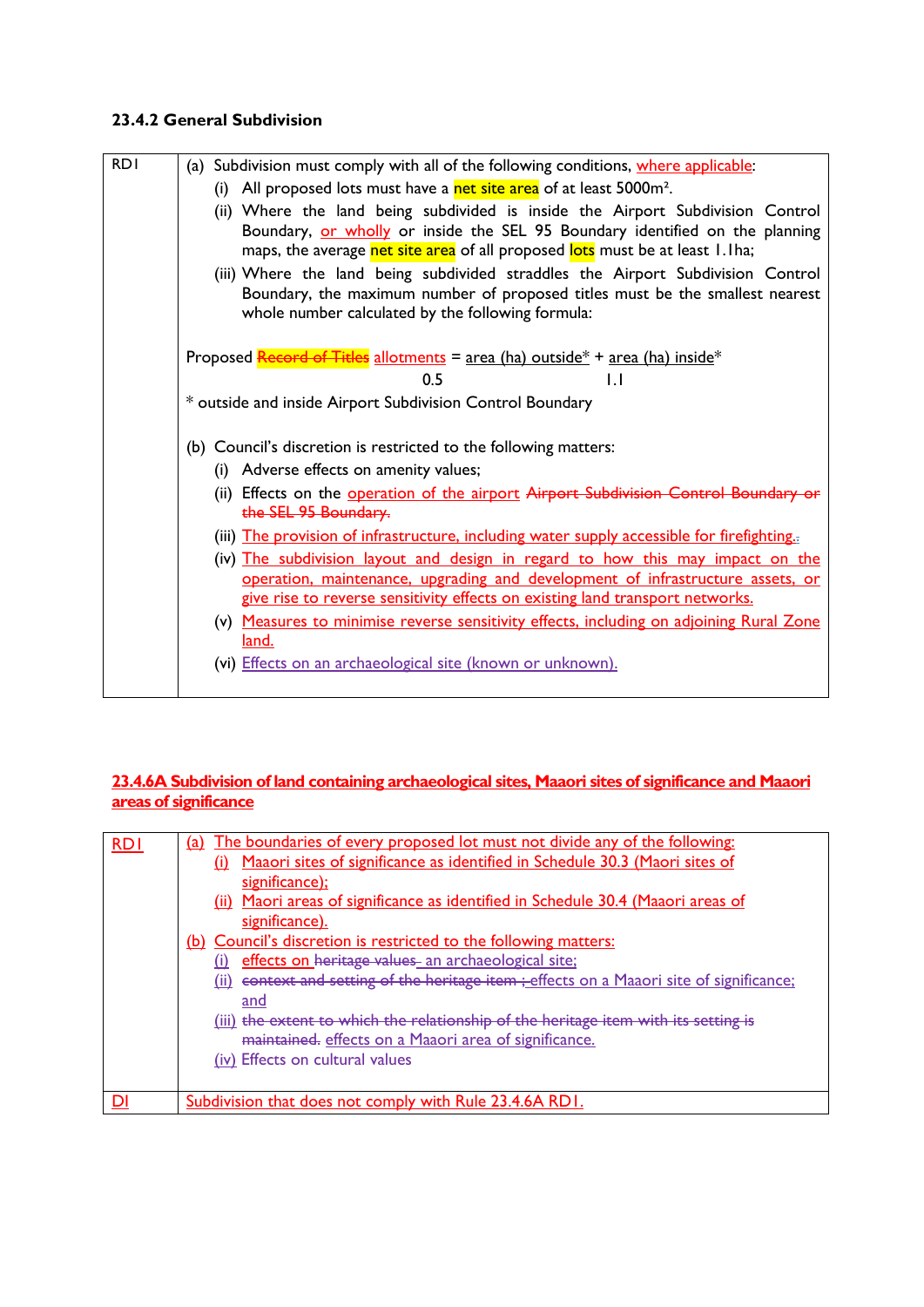### <span id="page-20-0"></span>**9 Earthworks and Historic Heritage**

- 45. Heritage New Zealand Pouhere Taonga sought to amend the earthworks policy in Chapter 5 Rural Environment to address effects on heritage and cultural values. In my Section 42A report, I stated that this is addressed by objectives and policies in Chapters 2 and 7.
- 46. The policies as notified seek to protect heritage items from inappropriate subdivision, use and development of land. In this regard, as the policies refer to '*development of land'*, I consider this would encompass earthworks. The policies are as follows:

Policy 7.1.3 Heritage Items

- (b) Protect scheduled heritage items and their values from inappropriate subdivision, use and **development of land** where the values may include: (i)Architectural; (ii)Archaeological;
	- (iii)Cultural;
	- (iv)Technological;
	- (v)Scientific;
	- (vi)Intrinsic or amenity values; and
	- (vii)Any other significant features.
- (c) Relationships between heritage buildings, sites, structures, places and their settings, including the view of the identified heritage item, are retained.
- (d) Protect the relationship of identified redoubts and battlefields with their surrounds or settings from inappropriate subdivision, use and development.

[emphasis added]

47. There are rules that support the policies, for example; Rule 23.3.9.5 P1 (a) where development is to be set back 10m from the heritage item. In this regard I consider "development" would include earthworks. To address the concerns raised by Heritage New Zealand Pouhere Taonga, and for additional clarity, I recommend adding reference to earthworks into the rule as follows:

### **23.3.9.5 All heritage items - Site development**

| PI | (a)Development <i>(inclusive of earthworks)</i> on a site containing a heritage item<br>listed in Schedule 30.1 (Heritage Items) must comply with all of the<br>following conditions: |
|----|---------------------------------------------------------------------------------------------------------------------------------------------------------------------------------------|
|    | (i) Be set back at least 10m from the heritage item;<br>(ii) Not a building between the front of the heritage item and the road.                                                      |

### <span id="page-20-1"></span>**10The effect of decreasing the minimum lot size**

48. The Hearings Panel sought feedback on the potential negative impacts on the Country Living Zone should the minimum lot size be reduced from 5,000m2 to 3000m2. I set out below the negative effects I consider to be likely: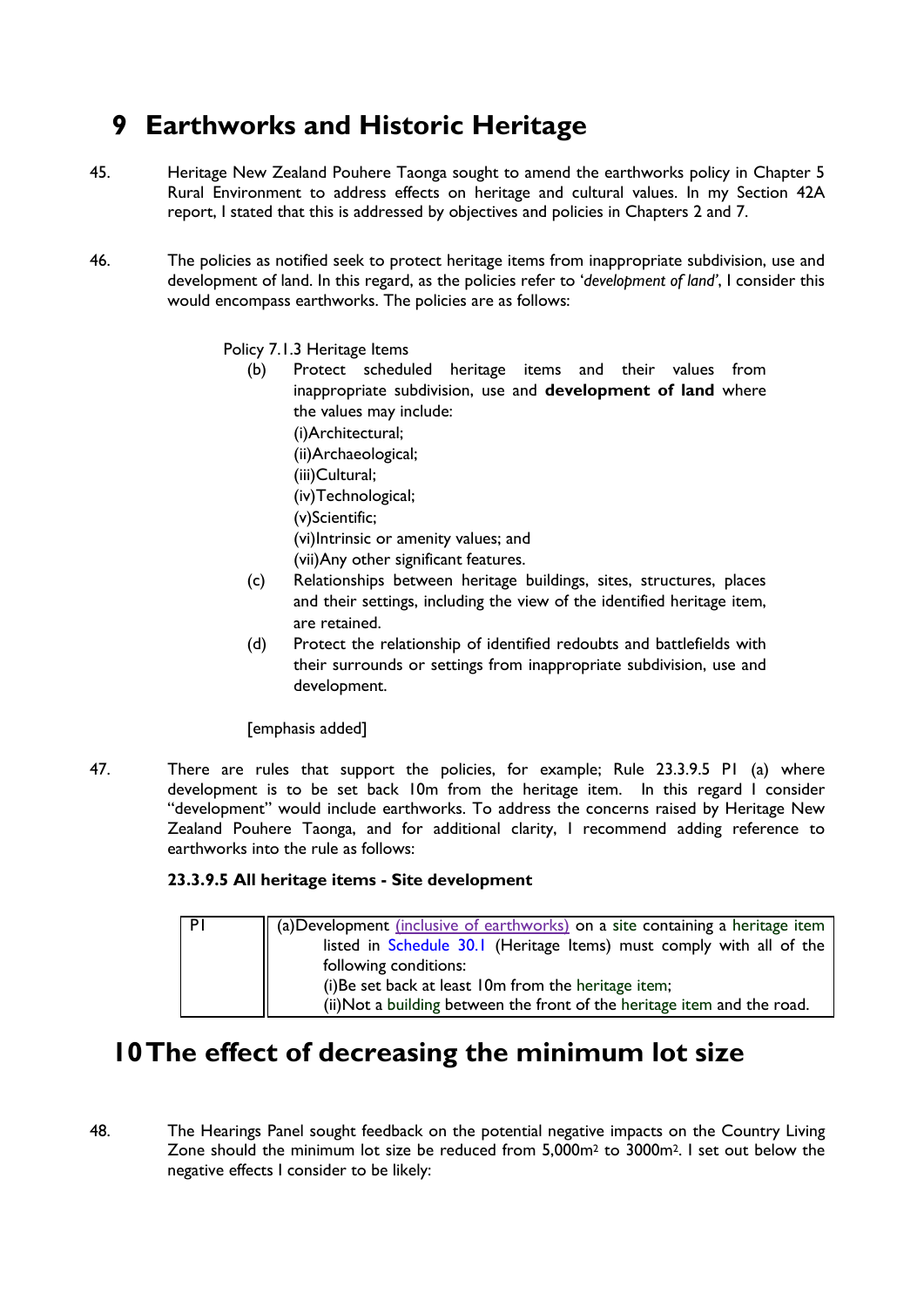- a. The character of Country Living Zone has been developed on the basis of a minimum lot size of 5000m2. Reducing the minimum lot size to 3000m2 would have an impact on the rural character not only in terms of the Country Living Zone but the surrounding Rural Zone. It would result in more of a large lot urban character, more akin to the Village Zone.
- b. A decrease in lot size will increase the density of the zone and may generate potential impacts on amenity in terms of increased noise and traffic.
- c. There would be a loss of open vista and space with an increase in the number of dwellings. The dwellings in the Country Living Zone are often large so there would be a noticeable increase in the level of buildings.
- d. There is the potential for an increase in reverse sensitivity in respect of the adjoining rural productive areas. More properties would be created, which increases the number of Country Living Zoned sites adjoining or near the Rural Zone.
- e. Decreasing the lot size decreases the opportunity for small scale primary productive activities to occur.
- f. Reduces the range of residential options. The Country Living Zone provides for low density residential opportunities in a rural setting. The large lot residential living option is already provided for by the Village Zone.
- g. Increased cumulative impacts of on-site servicing for wastewater.
- 49. I am also mindful that the Village Zone minimum lot size is 3000m<sup>2</sup> which is considered to be more urban type development and hence the reason why the objectives and policies for the Village Zone are located in Chapter 4: Urban Environment, in contrast to the Country Living Zone which are located in Chapter 5 Rural Environment. Decreasing the minimum lot size in the Country Living Zone would mean there would be little difference between the two zones.

### <span id="page-21-0"></span>**11Management of noise generated by National Fieldays**

50. Arising out of discussions in Hearing 12 was a desire to explore solutions to the concerns that Mr Nation raised in regard to noise generated from the Mystery Creek Fieldays, and the potential effects of such on areas within the Waikato District.

|  | 280.2 | New Zealand National<br>Fieldays Society Inc | Amend Rule 23.2.1 Noise to align with the Waipa<br>District Council operative District Plan and<br>implement the Environment Court Consent<br>Order (see submission for copy of Consent<br>Order).<br>AND |
|--|-------|----------------------------------------------|-----------------------------------------------------------------------------------------------------------------------------------------------------------------------------------------------------------|
|  |       |                                              | Amend the zoning to align with Waipa District<br>Councils Operative District Plan to manage the                                                                                                           |

51. The submission from NZ Fieldays sought: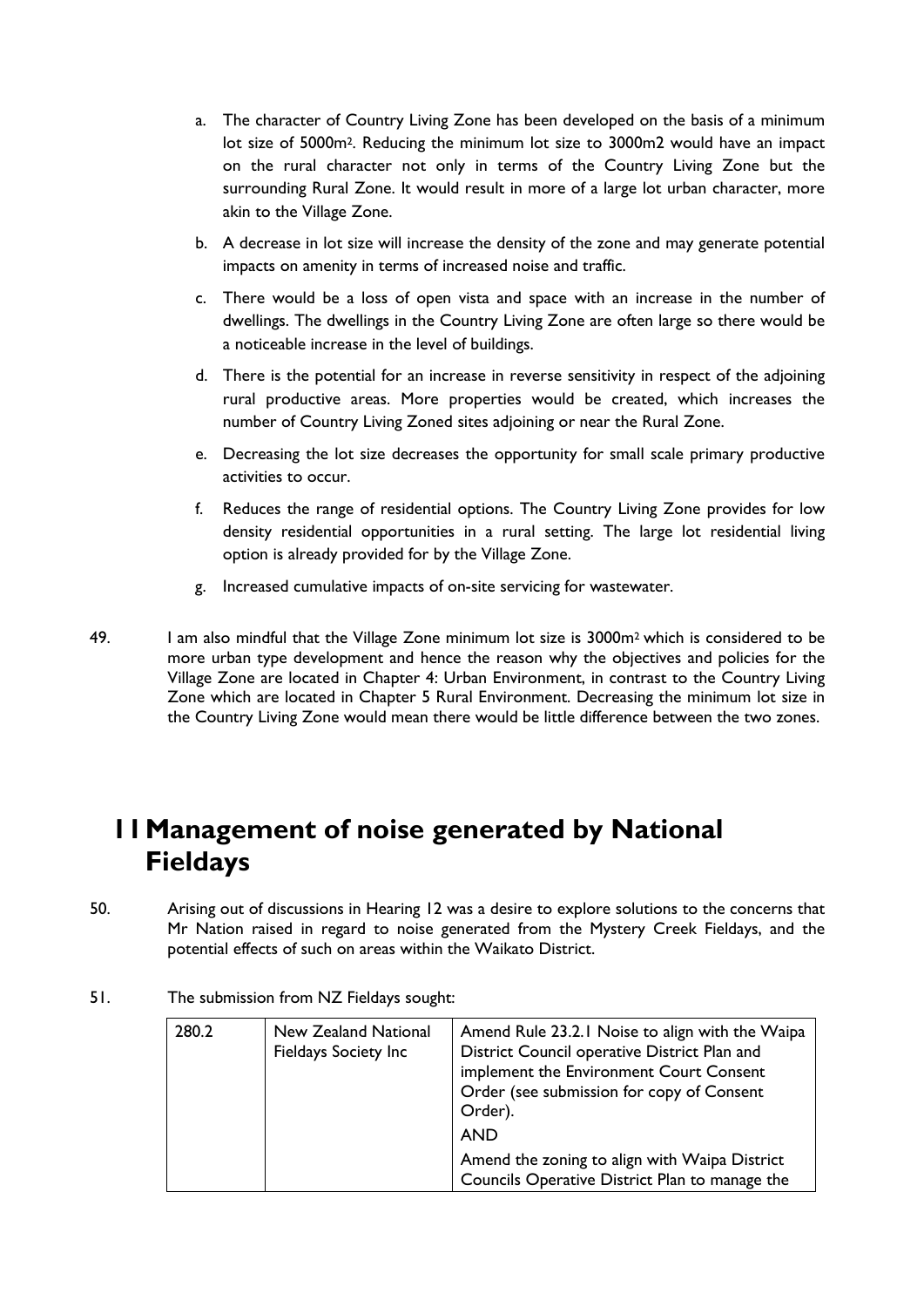|  | Mystery Creek Events Centre and noise |
|--|---------------------------------------|
|  | generation.                           |

- 52. In my 42A report I recommended rejecting this submission on the grounds that the Environment Court order did not specifically required Waikato District Council to align their noise rules with Waipa District Councils. We heard from Mr Nation of the National Fieldays Society who raised concerns regarding my recommendation not to replicate Waipa District Councils rules.
- 53. Below are some options that I have explored to address Mr Nation's concerns.

#### **Option 1**

54. Map the Noise boundary in relation to Waikato District Council on the Waikato District Councils Mapping System (Intramapps) as an information-only layer. This would be seen by the public for informational purposes only and would not have any associated rules in the Proposed District Plan. In the event that a Land Information Memorandum report (LIM) is applied for, this information would be included in the LIM report.



**Figure 1: Map from the Environment Court Consent Order**

55. This approach has been used previously in relation to the noise boundary for the Fonterra Milk Factory in the Operative District Plan (see figure below). The noise control boundary is only for informational purposes and there are no rules associated with it.

### **Figure 2: Map of the Fonterra Noise Control Boundary from Operative Maps**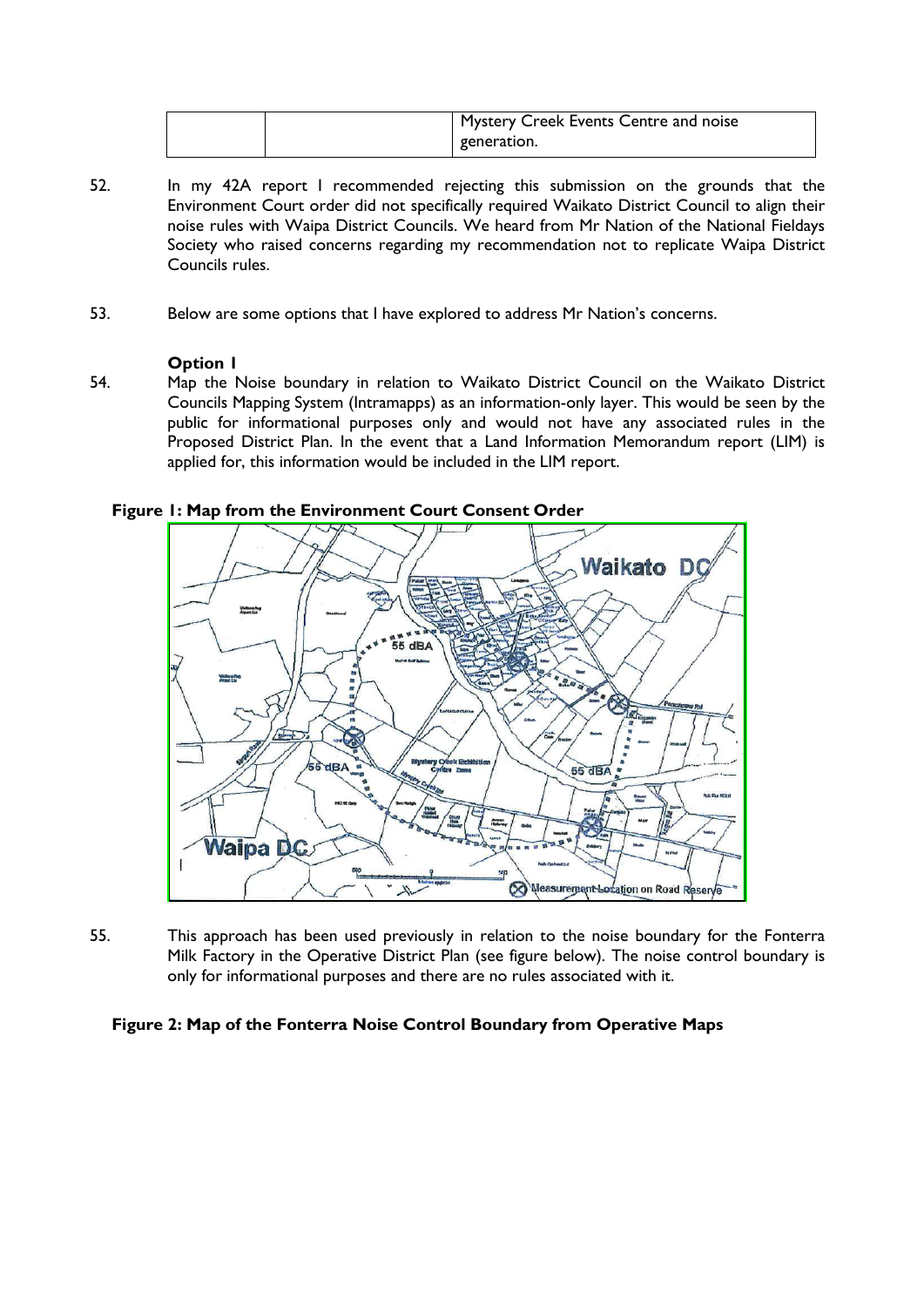

- 56. **Advantages:** Increased awareness of the noise generated by Mystery Creek National Fieldays in relation to their property, as this information can be incorporated into a LIM report.
- 57. **Disadvantages:** When drafting the Proposed District Plan, a principle was adopted not have any delineation on the planning maps that are not associated with rules. This is to prevent the planning maps from becoming cluttered and hard to read.
- 58. There is a "Get Rules Function" on the Council's mapping system and in the event that someone chose to use this function this would not return any rules for this layer.

#### **Option 2:**

- 59. This option would require incorporating the Waipa Rule Framework into the Proposed District Plan. This option would involve replicating the Waipa Noise Rules into the Waikato Proposed Plan by ring fencing the area shown on the Waipa Noise Contour map above. The rules would apply to those properties which are captured by the Mystery Creek Event Centre noise contour map. This would mean that these properties would have a higher noise allowance during the times that the Mystery Creek National Fieldays are operational.
- 60. The rules in the Waipa Plan, on non-activity days are similar in approach to Waikato District with the only difference being the Waipa Plan standard is LAeq 40db Monday to Saturday 8.00pm to 11.00pm and at all other times 40db, whereas Waikato District rules are 45db 7 pm to 10pm and from 10pm to 7am the following day are set at 40db.
- 61. During the Mystery Creek Fieldays event the Waipa Noise Standard within the Waipa Plan for the area affected in the Waikato District are set at the higher level of 55db.
- 62. **Advantages:** Mystery Creek National Fieldays activities are able to continue to operate as they already are at a higher noise level.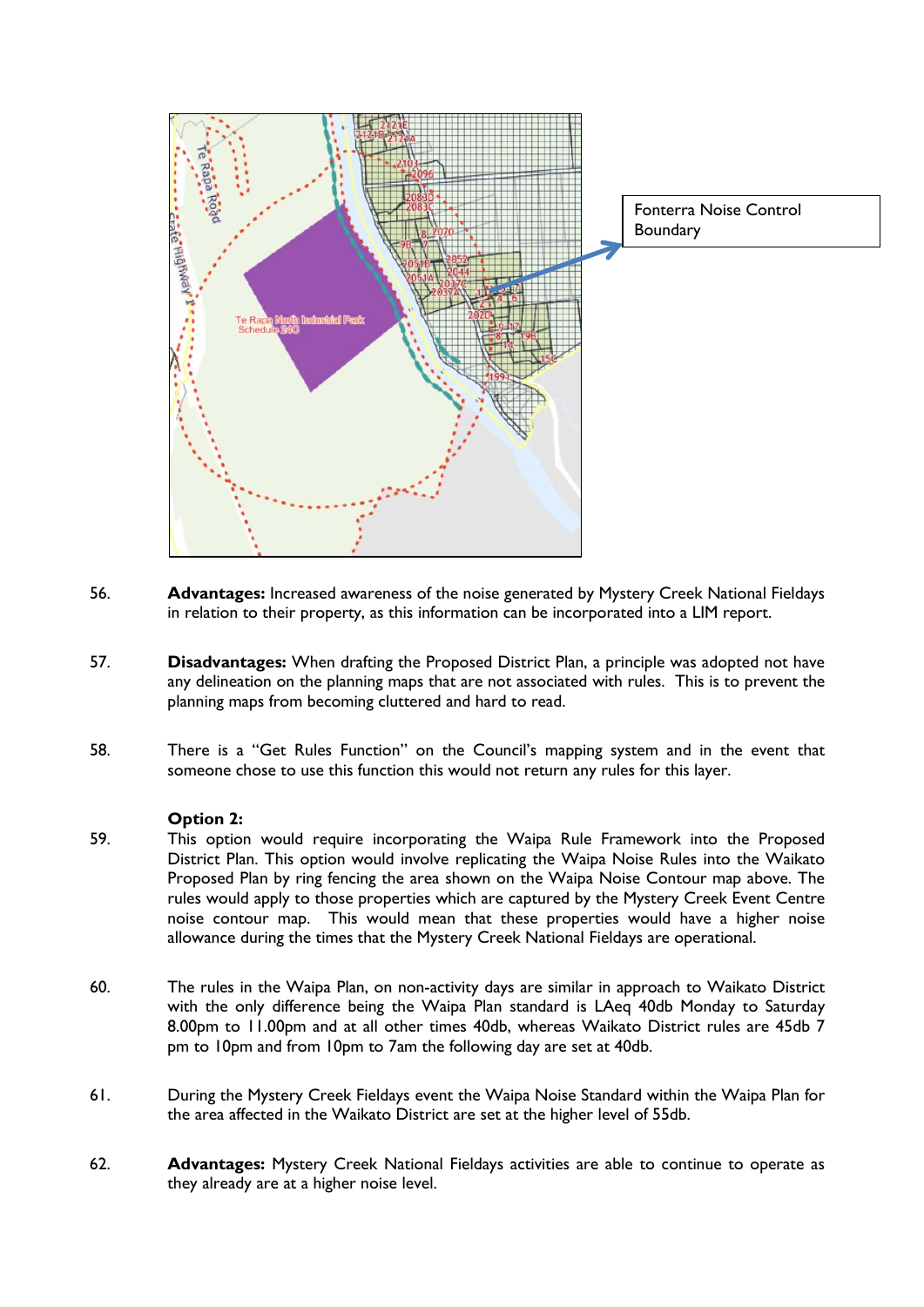- 63. **Disadvantages:** If such a rule was in the Proposed Waikato Plan, from a Consent Planners perspective this would be difficult to assess any application seeking dispensation from the noise rule.
- 64. Further to this the logistics of enforcing a noise standard where the noise is being generated in another district is problematic.
- 65. If the Waipa Councils noise rules were incorporated into the proposed plan, there is potential that it would be expected that Waikato District Council would manage any complaints. However, generally the way a noise complaint is managed is the complaint would come to Waikato District Council (WDC). WDC contractors would then need to investigate the complaint from where the noise was being received. In the event that the noise was deemed to be excessive then enforcement action may be deemed necessary, however this would be in another district where the noise was being generated. In this regard, the noise complaint is not assessed against a rule in a plan but rather s16 of the RMA (excessive noise) and is a subjective call by the noise contractor.
- 66. Waikato District Council does not have jurisdiction in another district to undertake enforcement. This would mean a transfer of delegation from Waipa to WDC to enable enforcement to occur. To have Waipa Rules replicated in the Waikato plan confuses the issue as to whom and how the complaint is managed. As it stands the current system of the rules applying to the National Fieldays through the Waipa Plan means residents in the Waikato District can contact Waipa District Council if they believe the noise being generated from the Fieldays is unacceptable. This means the onus is on Waipa to investigate and manage in accordance with their plan. I believe any noise generated is best managed in the district where it is being generated.
- 67. In my opinion Option I is the best outcome for both councils and National Fieldays Society. This will mean any new residents within the affected area will be informed, and in the event that the noise generated is excessive there is a clear path to have their concerns addressed.

### <span id="page-24-0"></span>**12Summary of the Hearing**

68. To assist the Hearings Panel and provide a record of the matters presented by submitters at the hearing, I have prepared the following summary of the hearing.

#### **Laura Galt - Hamilton City Council**

69. Ms Galt sought retaining the prohibited activity status for subdivision in the Urban Expansion Area (UEA). I was not persuaded by her evidence and reiterate that there are limited numbers of properties that can subdivide in this area. I consider that the impact of such would not be significant. Through questioning from Commissioner Fulton, it is apparent that the sites that may be able to subdivide are largely along River Road between the road and the river. Due to the topography, full urbanisation would be unlikely. The Country Living Zone in the Operative District Plan did not include any rule framework for activities or subdivision in relation to the UEA, and these areas were treated the same as any other Country Living Zoned site. In the Proposed District Plan as notified, there is a non-complying activity status for various commercial activities and a prohibited activity status for subdivision in the UEA. This has changed from the controlled activity status for subdivision in the UEA in the Operative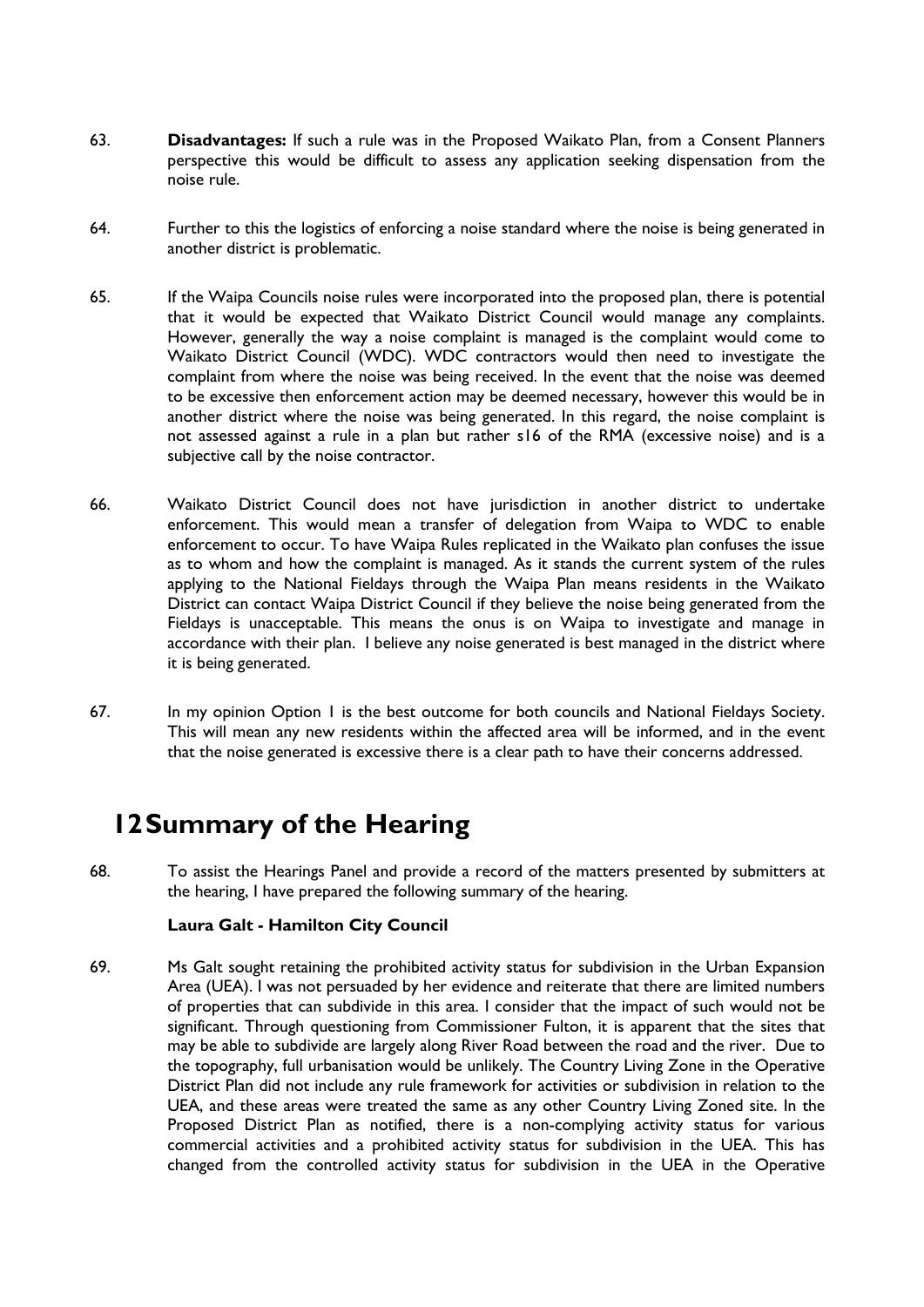District Plan. I recommended that discretionary is a more appropriate activity status for subdivision in the UEA, which recognises that this area is to be carefully managed. The change in activity status from the Operative District Plan to the Proposed District Plan is a significantly more stringent approach which I consider is not warranted. I consider a discretionary activity status to for subdivision to be a more sensible and reasonable approach for this area.

### **Middlemiss Farms and Buckland Group - Peter Fuller and Shane Hartley**

- 70. Mr Fuller generally agreed with my approach to earthworks and stream setbacks. The focus of Mr Fuller and Mr Hartley's evidence was primarily on the approach to managing subdivision in the Country Living Zone. They both stated that they do not oppose an "avoid" policy so long as there is an average lot size approach.
- 71. Mr Hartley has recommended in his evidence to have a minimum lot size of 3000m2 and an average of 5000m2. He considered that this would enable a better outcome for the zone in terms of landscape design, suitable building platforms and productive use of land and as well enable people more choice to meet their social and economic wellbeing. I still believe this will potentially lead to intensifying the Country Living Zone and erode the character that has been established through the current regime. I consider a 3000m<sup>2</sup> minimum lot size would be very similar to the Village Zone approach, and with this in mind I believe the current framework for subdivision in the Country Living Zone should be maintained to protect the amenity and character of this zone. The Village Zone will accommodate a large residential living option if that is what is desired.
- 72. Peter Fuller on behalf of Mr Hartley filed on 14 April 2020 his recommended amendments to Rule 23.4.2 General Subdivision. The evidence recommends providing for the averaging of lot sizes with a minimum lot size of 3000m<sup>2</sup> and an average lot size of no less than 5000m<sup>2</sup>. Mr Hartley also recommends a rule framework that requires a consent notice that prevents any balance lots larger than 1ha being further subdivided. This regime does not relieve my concerns on the effect on the character of the zone as I have outlined in paragraph 133 of my rebuttal, and has not caused me to change my recommendation.
- 73. Further to the above the evidence provided in respect of subdivision, Mr Hartley also sought an amendment to Rule 23.3.2 Minor Dwelling rule to explicitly exclude garaging in the standard. This was raised in Mr Hartley's original evidence and discussed in paragraph 96 of my rebuttal report where I considered that the adoption of the National Planning Standards definition provides some clarity on this matter. Although I do not believe there is scope provided by submissions I have included this for the Panel's consideration.

### **Mark Chrisp**

74. Mr Chrisp sought to reduce the minimum lot size from 5000m2 to 3000m2. Mr Chrisp provided many examples of Country Living Zone properties that utilise the land purely for large lot residential living, and considers that the Country Living Zoning is not about enabling any rural productive capabilities. I am not persuaded by Mr Chrisp's analysis of the Country Living Zone. Many of the pictures provided showed large open spaces and semi-rural outlook. There are many properties that can be utilised for some food production. Productive activities may not be obvious in the Tamahere area (or allowed given the covenants on many of the titles) but is practiced in other areas in the district that are zoned Country Living. The evidence provided by Mr Chrisp has not caused me to change my recommendation.

#### **Ethan Findlay**

75. Mr Findlay considers the current rural zoning on his property at 7B Llennoc Lane Tamahere inhibits his ability to utilise the land. He considers his property is of a size that fits more easily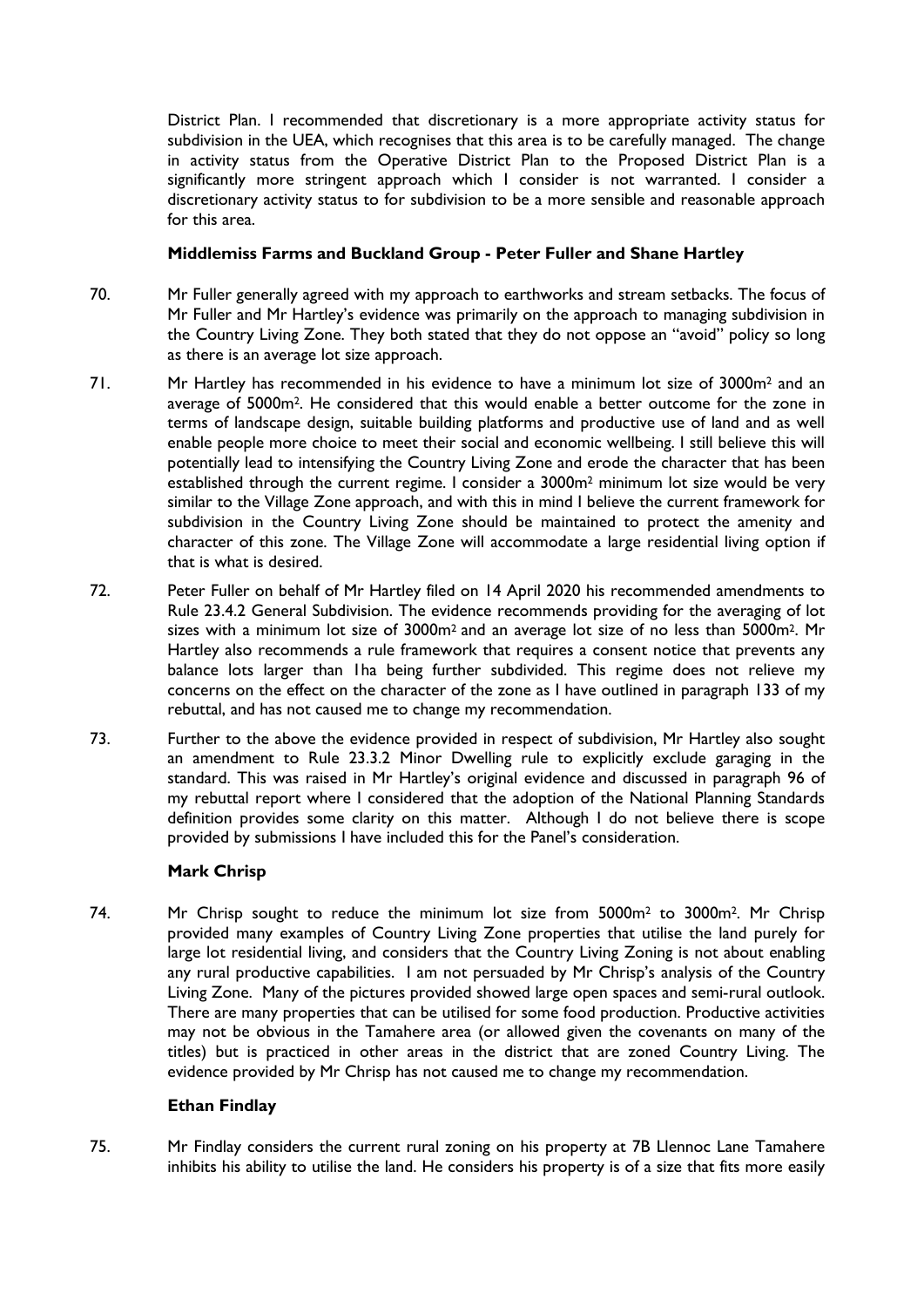with the Country Living Zone. Mr Findlay is fundamentally seeking re-zoning of his property so he can utilise the Country Living Zone provisions, and as such this will be considered within the hearings for zoning early in 2021.

#### **Jason Howath**

76. Mr Howarth provided evidence on the operational activities of the Regional Airport and considered that these operations have changed significantly to a point where limiting development in the Airport Subdivision Control Boundary was no longer appropriate. Mr Howath sought the general subdivision rules to apply and not be restricted by the various overlays associated with the Airport. Although the evidence supplied was very thorough, I believe it would be short sighted to expect that the Regional Airport will not change or grow operationally. Although the operational intensity of the airport could be forecast, it is still ultimately unknown. I consider that as the Regional Airport is deemed to be Regionally Significant Infrastructure in the Waikato Regional Policy Statement, to lessen the restrictions on subdivision in the area has potential to create reverse sensitivity and would not be giving effect to the Regional Policy Statement in this regard.

### **Waikato Regional Airport-Kathryn Drew**

77. The evidence supplied by Ms Drew was useful in that it gave the history to the various overlays in the area and how they came to be included in the Operative District Plan (and therefore should be carried over into the Proposed District Plan). Ms Drew indicated that the policy framework needed to include reference to Regionally Significant Infrastructure. I discussed in my s42A report that this is not necessary as not only have I recommended a new policy specific to reverse sensitivity (5.6.19), but there are also objectives and policies for infrastructure focused on avoiding reverse sensitivity in Chapter 6 Infrastructure and Energy which I consider effectively provides the policy framework for managing subdivision in areas affected by higher levels of aircraft noise using the Waikato Regional Airport.

### **Derek Hartley:**

78. Mr Hartley spoke to the restrictions on subdivision in the airport area. I have discussed this above and his evidence has not altered my opinion on managing subdivision in this area.

### **Bowrock Properties - Hannah Palmer**

79. Ms Palmer raised similar points to Mr Chrisp in that the properties in Ida Lane Tamahere do not utilise their properties for any type of productive use. Ms Palmer has suggested a rule regime that if an application could show that the resulting subdivision could be productive then an undersized lot would be considered. As discussed in my s42A report I believe this could create a loophole and an avenue for undersized lots. Ms Palmer's evidence has not caused me to change my recommendation.

### **National Fieldays - Peter Nation**

80. Mr Nation raised concerns about the noise rules and the functionality of the New Zealand Fieldays. Mr Nation considers the Environment Court Consent Order required Waikato District Council to replicate the rules to be inserted in the Waipa District Plan. I am still of the opinion that this was not the intent of the court order, however appreciate the concern that new property owners may not be aware of the raised noise levels associated with the Fieldays. I have discussed above in Section 11 and have suggested an alternative option that will help property owners be aware of the raised noise levels during the Fieldays.

### **Godfrey Bridger**